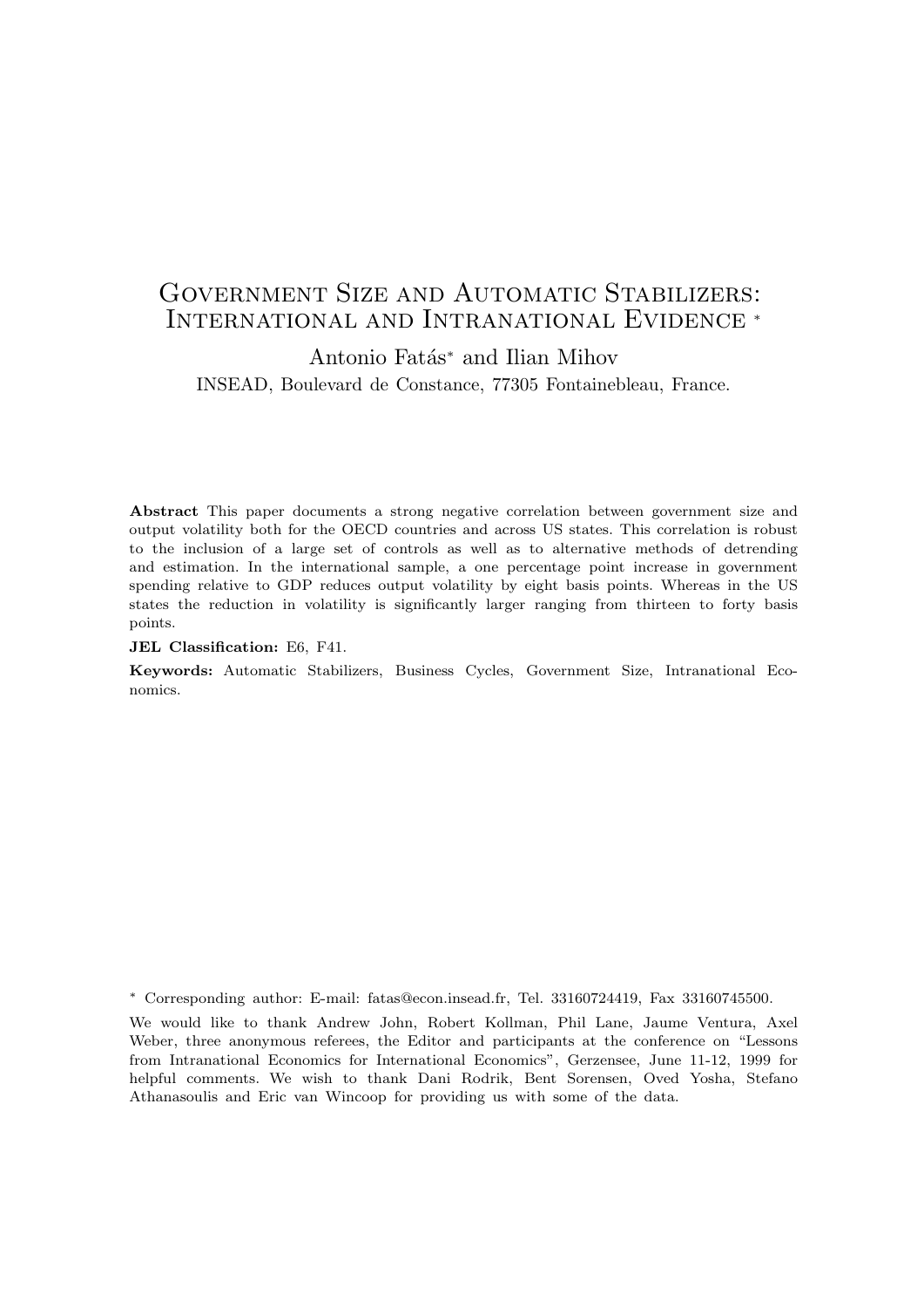# 1 INTRODUCTION

Both in the United States and in the European Union the role of fiscal policy has been at the center of recent public debates. In the U.S. the discussions on the Balanced Budget Amendment have questioned the role of fiscal policy as a tool to stabilize business cycle fluctuations. A recent U.S. Treasury Department study concluded that in the absence of automatic stabilizers, at the peak of the last recession the U.S. economy would have added 1.5 million people to the ranks of the unemployed and would have raised the unemployment rate to nearly 9 percent. As a result, the Balanced Budget Amendment "could turn slowdowns into recessions, and recessions into more severe recessions or even depressions".<sup>1</sup> In Europe, because of the creation of a single currency area and the disappearance of national monetary policies, the debate has focused on the role that national fiscal policies can play and the need for a fiscal federation. The permanent limits on budget deficits set by the Growth and Stability Pact have been criticized for not leaving enough room for fiscal policy to smooth output fluctuations.<sup>2</sup>

Both of these debates are based on the assumption that fiscal policy is important for smoothing business cycle fluctuations. The traditional view on automatic stabilizers has focused on the ability of taxes and transfers to stabilize disposable income. The assumption is that in the presence of a negative shock to income, taxes net of transfers react more than proportionately so that disposable income is smoother than income. This is, for example, the starting point of DeLong and Summers (1986) in their discussion of the effects of automatic stabilizers in the US economy during the post-war period. But the role of automatic stabilizers does not need to stop there. As suggested by the quote above, automatic stabilizers might have effects not only on disposable income but also on GDP itself. Gali (1994) studies the effects of government size on GDP volatility in a stochastic general equilibrium model to conclude that the theoretical relationship is ambiguous and its sign depends on a number of parameter values and a range of underlying assumptions. Despite the theoretical ambiguity, the empirical evidence he presents is indicative of a negative correlation between government size and volatility, i.e. larger governments stabilize output. Rodrik (1998) takes this stabilization role of the government sector as given and argues that exactly because

<sup>&</sup>lt;sup>1</sup> Robert Rubin, "White House Briefing on the Balanced Budget Amendment," Federal News Service Transcript, February 24, 1995.

<sup>2</sup> Eichengreen and Wyplosz (1998).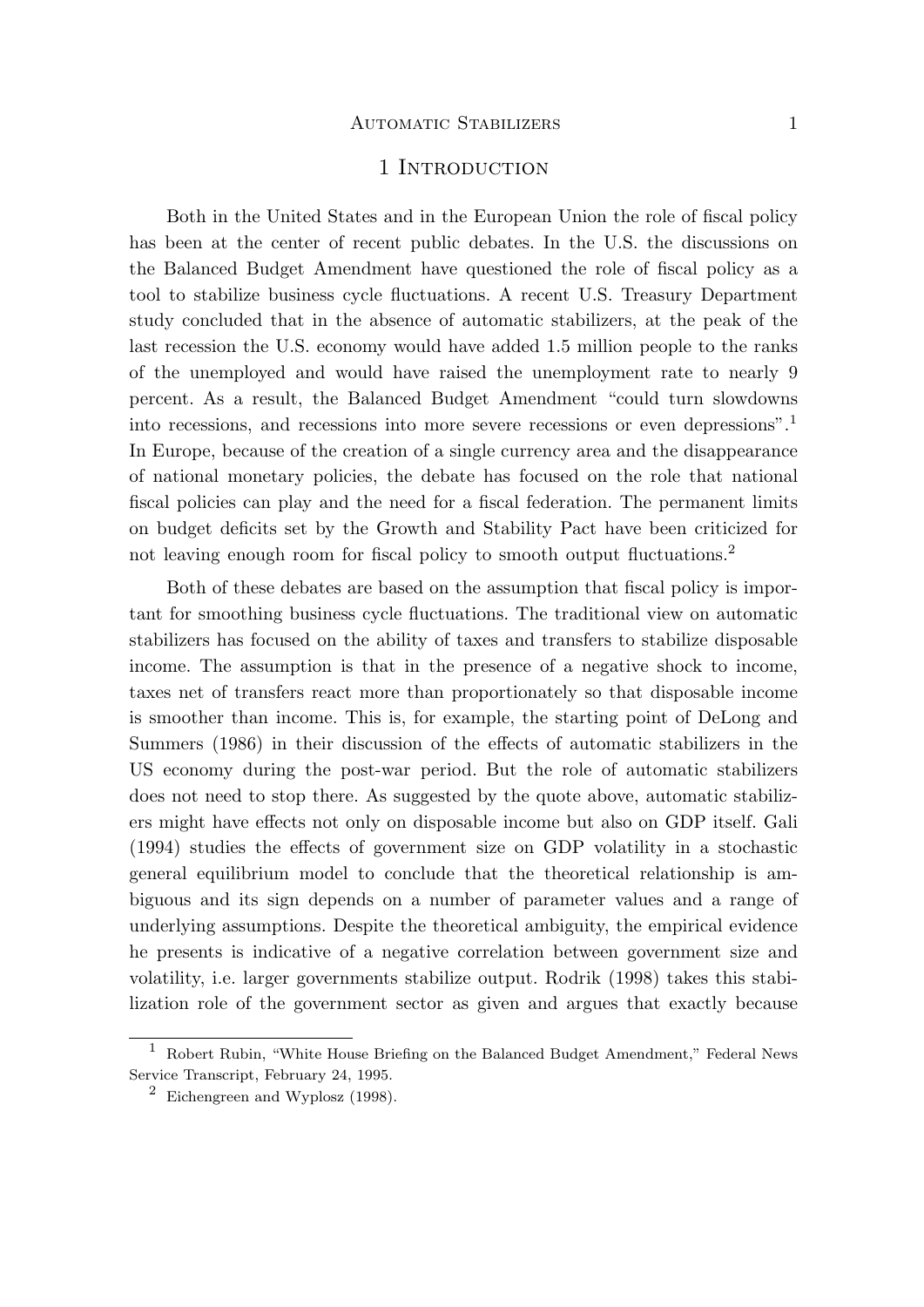governments reduce the inherent volatility in the economy, one should expect that more open economies, which are by implication more volatile, will tend to have larger governments. The political economy argument in Rodrik (1998) suggests that there is endogeneity in the joint determination of overall economic volatility and the size of government spending.

Our paper explores the relationship between the average size of government as measured by the share of government spending or taxes in total output and the volatility of business cycles. The motivation for this focus is two-fold. First, there is evidence that across countries government size is strongly correlated with conventional measures of automatic stabilizers like elasticities of transfers and taxes or the progressivity of the tax system.<sup>3</sup> Second, going beyond the effect of tax elasticities, the size of government spending might in itself be a significant determinant of the characteristics of business cycles.<sup>4</sup> In particular, government consumption can be instrumental in propagating or dampening economic fluctuations, either by changing the structure of incentives to work or to invest in a market-clearing real business cycle model or by influencing the aggregate demand in a New Keynesian model with slow adjustment of wages and prices.

The finding that countries with larger governments experience less pronounced fluctuations in economic activity has important policy implications and can be used as a yardstick for evaluating the success of business cycle models in matching empirical facts. However, to employ this negative correlation between government size and volatility in a meaningful discussion of alternative theories one has to document first the robustness of the result to changes in the econometric specification and to explore its sensitivity to the inclusion of obvious determinants of volatility, like the growth rate of output, economic openness, and specialization, among other explanatory variables. This paper reports an extensive empirical investigation of the relationship between government size and macroeconomic volatility and frames the results in terms of plausible avenues for theoretical explanations of the key findings. We consider the sensitivity of the documented relationship to inclusion of justifiable controls and we analyze

<sup>3</sup> Van den Noord (2000) documents a positive correlation between average primary expenditures and the cyclical sensitivity of the fiscal position for the OECD countries. We will come back to this correlation later in the paper and we will provide additional supporting evidence using our intranational data.

<sup>&</sup>lt;sup>4</sup> For example, the debate on the need for a fiscal federation in Europe has focused on the minimum size of the budget necessary to ensure sufficient stabilization of output fluctuations rather than on the required response of taxes and transfers for a given budget size.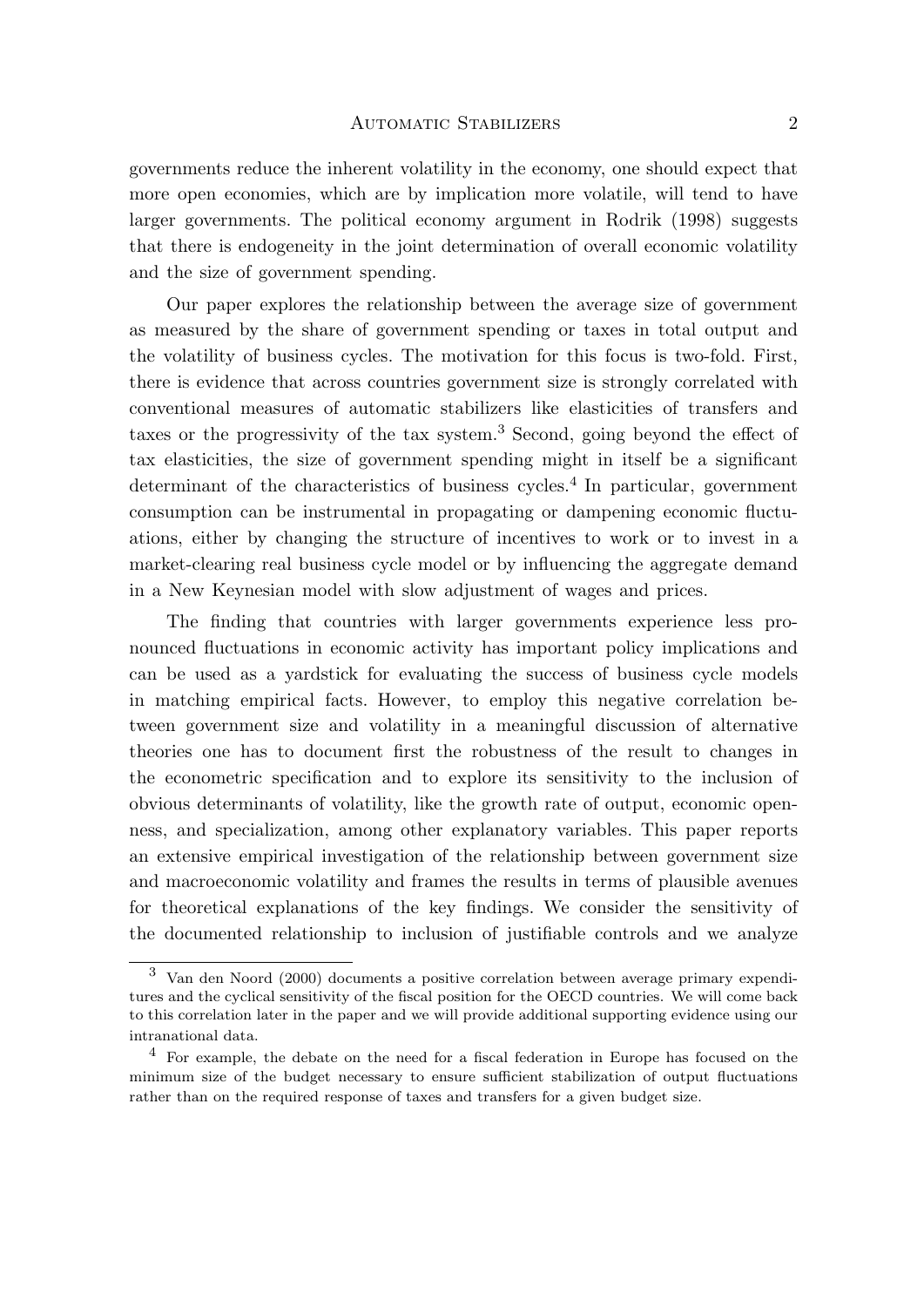in detail possible sources of endogeneity. Furthermore we study the variation of the conditional correlation over time, as well as the importance of the detrending method. To strengthen our confidence in the reported facts we explore the relationship between government size and volatility using both international and intranational data. The use of two data sets is not simply a robustness check across different samples. Intranational data from the US states allow us to deal with the endogeneity of government size in a straightforward manner since fiscal variables related to the federal budget are determined at the federal level and are, therefore, not subject to the criticism of Rodrik (1998).

Our results show strong support for the notion that larger governments have a stabilizing effect on output. In both data sets and regardless of how we measure volatility or government size we find that an increase in the size of governments is always associated with a decline in output volatility. The robust nature of our results across different specifications, estimation techniques, sample periods, detrending methods, and data sets suggests that the negative statistical association between government spending and macroeconomic stability is not a spurious relationship and, therefore, it is a good candidate for testing the empirical strength of alternative business cycle theories.

The paper is structured as follows. The next section reviews previous research and provides the analytical background for our empirical framework. Section 3 presents the results from the international data. Section 4 extends the study to the US states. Section 5 interprets the results from both samples and Section 6 concludes.

# 2 Previous Research and Theoretical Framework

Automatic stabilizers are traditionally associated with the cyclical properties of taxes, transfers and government spending. The popular view on automatic stabilizers relies on the assumption that fluctuations in GDP or income are partially smoothed by changes in taxes and transfers over the business cycle so that disposable income is less volatile than income. Under the assumption that there are credit imperfections consumers cannot smooth completely consumption and therefore they benefit from the stabilizing effect of transfers and taxes on income. This logic is normally attributed to Keynesian models of the business cycle and the simplest representation is the traditional textbook version of the 'Keynesian cross'. In this setup, taxes stabilize disposable income and, therefore,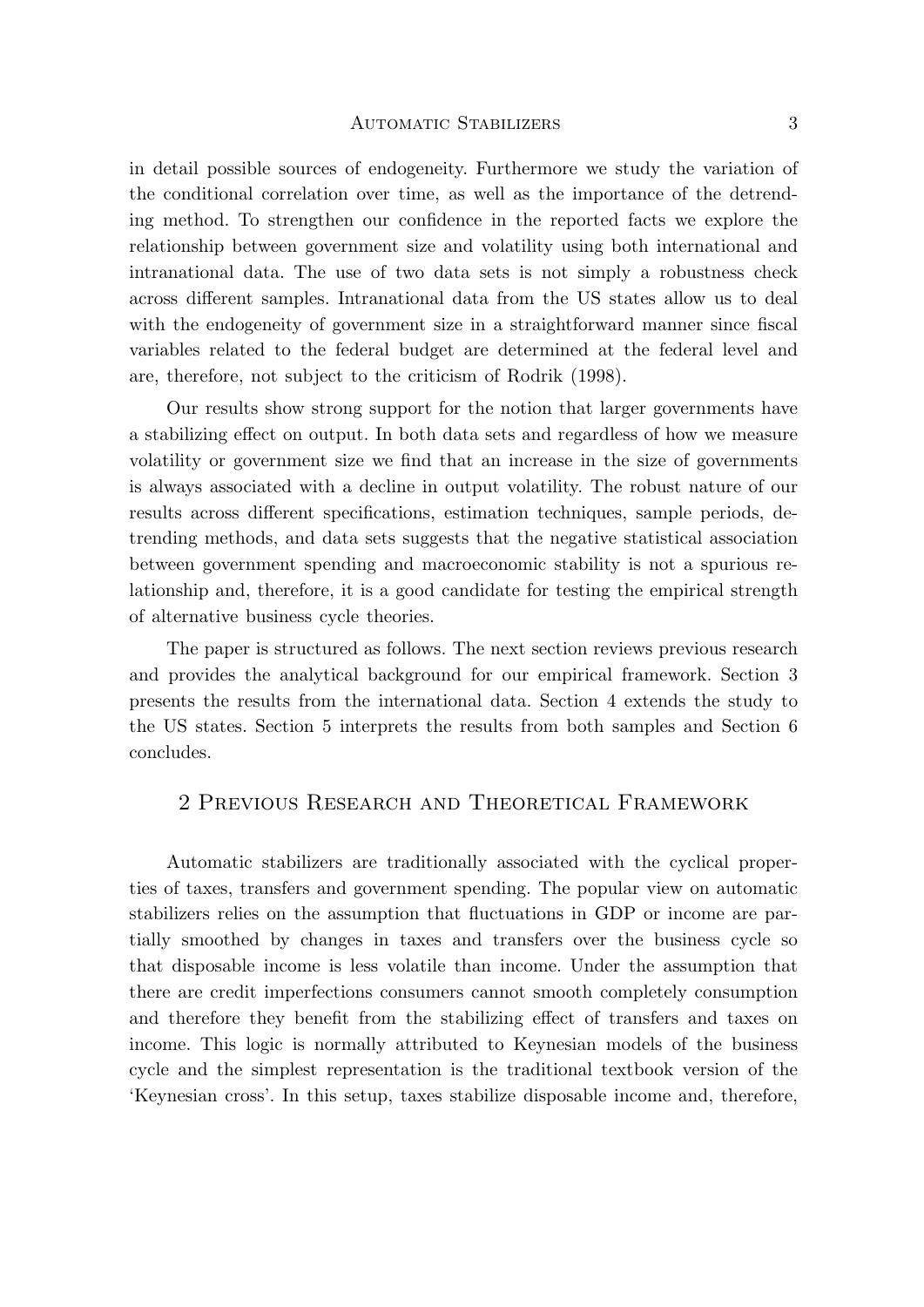consumption.<sup>5</sup>

Empirically, this view of automatic stabilizers has led to the estimation of tax elasticities by regressing changes in fiscal variables on the growth rate of GDP.<sup>6</sup> The basic idea is to estimate the smoothing effect of the federal budget by running regressions of the type

$$
\Delta log(y_t^d) = \alpha + \beta \Delta log(y_t) + \epsilon_t
$$

where  $y_t$ , and  $y_t^d$  are GDP (or income) and disposable income. The estimated coefficient  $1 - \hat{\beta}$  is interpreted as the percentage of volatility in GDP that is smoothed by taxes and transfers. These estimates are sometimes combined with measures of fiscal policy multipliers (e.g. the effect of changes in taxes on consumption and output) to calculate the stabilizing effects of automatic stabilizers. This empirical approach has also been recently used, although in a different context, by the literature on fiscal federalism.<sup>7</sup>

The above analysis of automatic stabilizers has several drawbacks. First, the theory is based on ad-hoc structures without explicit consideration of expectations, which of course are crucial in any consumption-smoothing model. Moreover, even though some of the New Keynesian literature has dealt with fiscal policy, there has not been a significant effort to understand the microfoundations of automatic stabilizers. Second, the analysis ignores the general effects that fiscal policy can have on the business cycle properties of macroeconomic aggregates. Tax schedules or unemployment benefits have general equilibrium implications beyond the reduced-form effects on disposable income and consumption. Therefore, in the empirical implementation of these models, the estimation of the cyclical elasticities of fiscal variables ignores the fact that output itself is endogenous and depends on the size and cyclicality of taxes, transfers and government spending.<sup>8</sup>

<sup>5</sup> This is the benchmark used in DeLong and Summers (1986) in their discussion of the role of automatic stabilizers.

<sup>6</sup> See, for example, OECD (1984) and van den Noord (2000).

<sup>7</sup> See Sachs and Sala-i-Martin (1992), von Hagen (1992), Bayoumi and Masson (1996) or Asdrubali, Sorensen and Yosha (1996). Of course, this literature need not be directly associated with the prototypical Keynesian models because the insurance benefits provided by a fiscal federation do not rely on the existence of credit market imperfections. For a general discussion on the relevance of credit market imperfections for the theories of fiscal policy, see, for example, Woodford (1999).

<sup>8</sup> Also, those papers that have used regional data do not stress enough the distinction between stabilization and insurance of the federal budget, which is key to understand the impact of auto-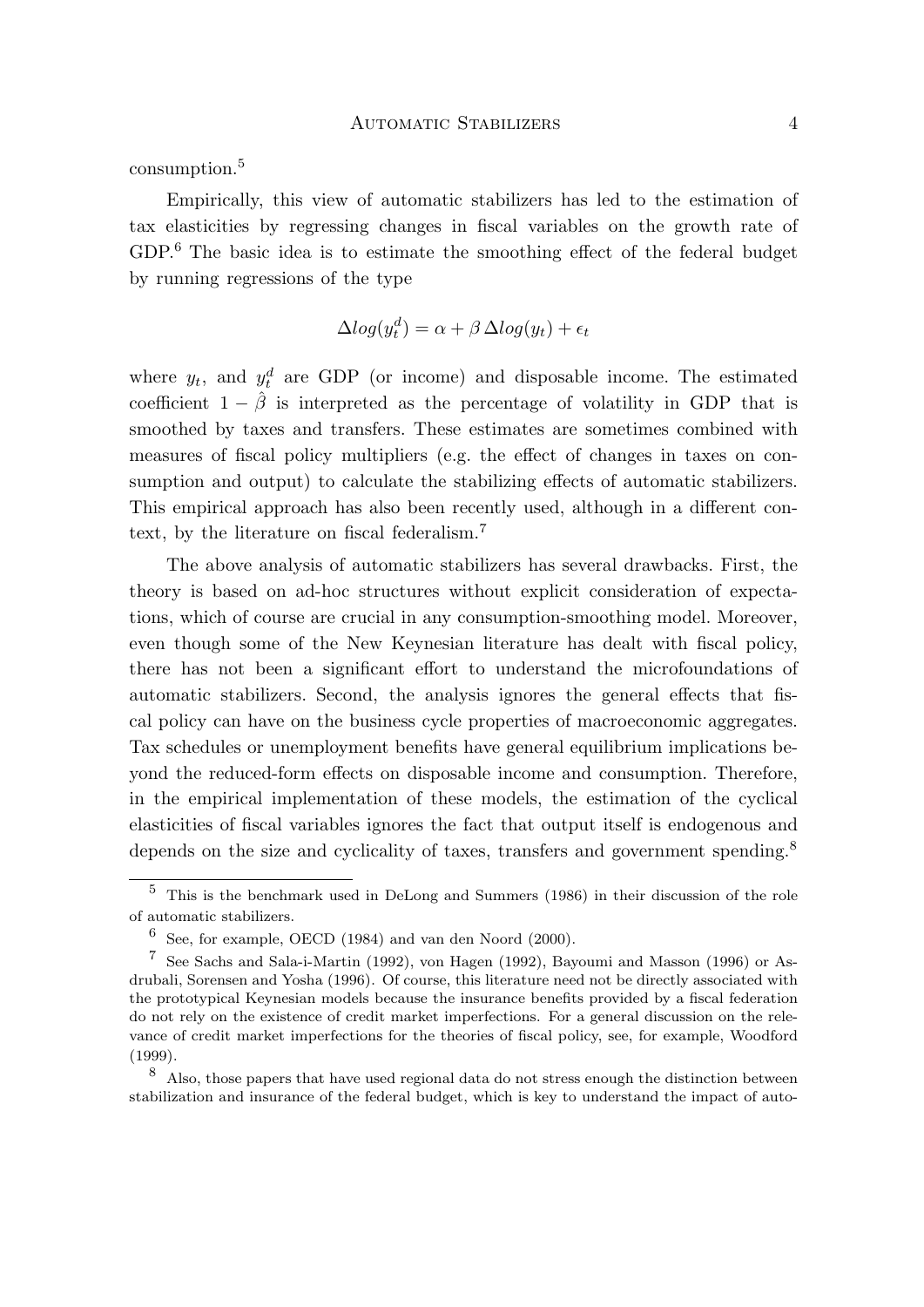There are very few attempts in the literature to provide a theoretical analysis of automatic stabilizers in stochastic dynamic general equilibrium models. One of the theoretical papers that does consider the effects of steady-state government spending on output volatility is Gali (1994). In the context of a real business cycle model with flexible prices and continuous market clearing, he identifies differents effects of government size. These effects are, however, small in size and of ambiguous sign. Most of the effects are related to changes in the elasticities of capital and labor as a result of lower values of the steady state levels of employment and the capital output ratio.<sup>9</sup> The effects of government size on volatility depend on many parameters and are of ambiguous sign.<sup>10</sup> Despite the ambiguity of the theoretical model the empirical evidence provided in Gali (1994) suggests that there is a strong negative relationship between government size and output volatility.

There is a third strand of literature that relates to our work. When we look at the correlation between government size and volatility of output, this simple correlation is subject to a problem of reverse causality that might lead to a bias in a simple OLS regression (the coefficient will be biased towards zero). More volatile economies are expected to have bigger governments if indeed governments are capable of stabilizing output. This point is forcefully argued by Rodrik (1998) who studies how openness determines government size. The argument is that more open economies are subject to more volatility stemming from the fluctuations in world markets. Under the assumption that the government sector is the safe sector in the economy, Rodrik (1998) argues that households in more open economies will demand an increase in the share of the government sector as an insurance against external risks. His study documents a very robust positive correlation between government size and openness in a broad cross-section of countries, after controlling for socio-economic factors, income and many other variables. Thus, the size of government is endogenous and is determined, among other factors, by the volatility of the economy, and in particular by country's exposure to external

matic stabilizers on consumption. This point is made in Fatás (1998) and Bayoumi and Masson (1998).

<sup>&</sup>lt;sup>9</sup> For example, if government spending increases in steady state, consumers feel poorer and they cut both consumption and leisure, which leads to an increase in steady state employment. Because the elasticity of labor supply is inversely related to steady state employment, an increase in the work effort leads to a decline in this elasticity and therefore a decline in the volatility of output.

 $^{10}\,$  Under standard parameterization, government spending is destabilizing.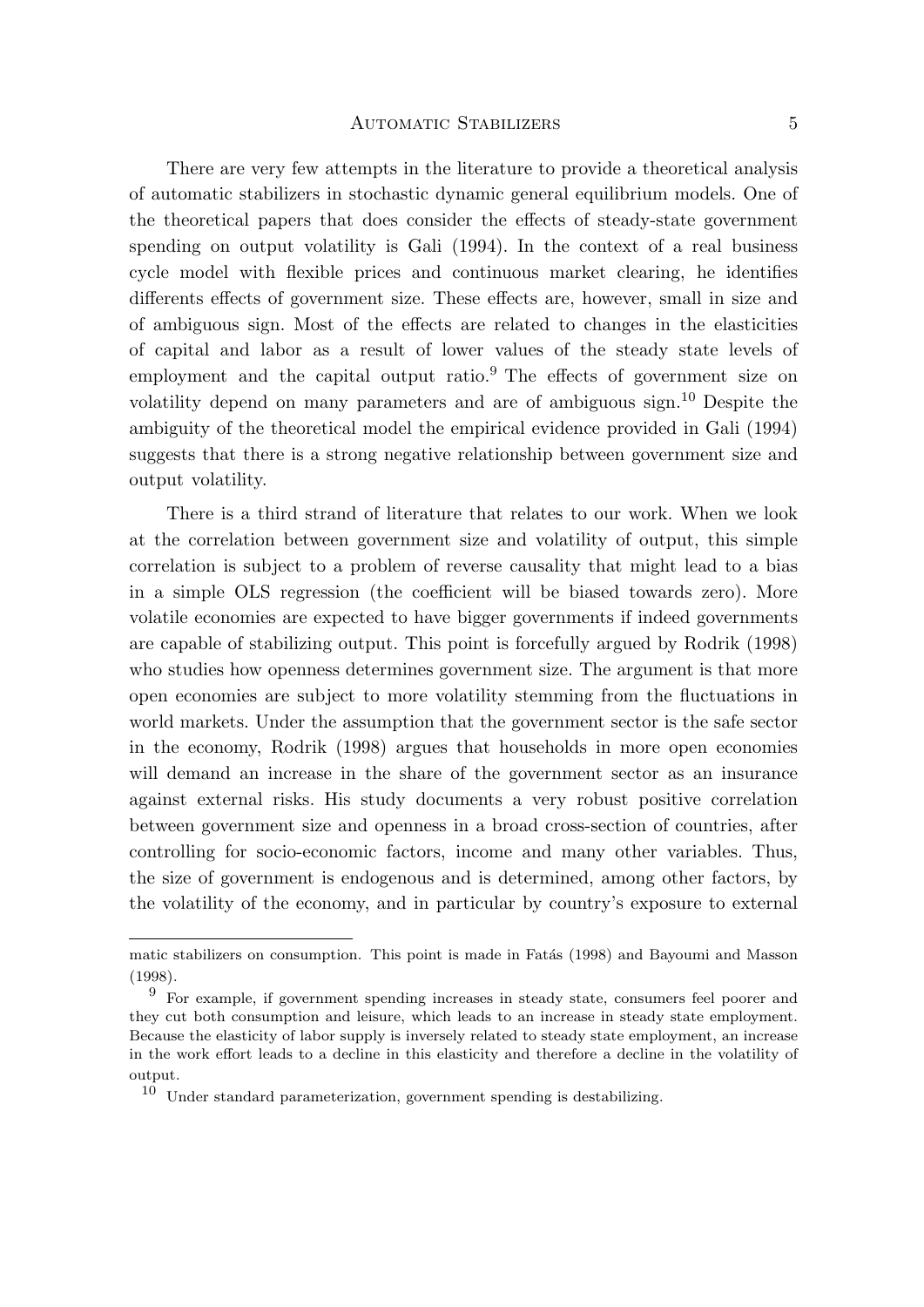risk.

In this paper we follow Gali (1994)'s approach and look at the correlation between measures of government size and volatility of macroeconomic aggregates across countries and regions. As mentioned in the introduction, studying the effects of government size is one of the possible ways of analyzing the stabilizing role of governments and it does not take into consideration other dimensions of fiscal policy such as the traditional elasticity measures of automatic stabilizers. There are, however, several reasons why we find that looking at government size provides a good starting point for analysis of the stabilizing role of governments. First, we can argue, following Rodrik (1998), that as long as the government sector is the safe sector in the economy, increasing its size will reduce the overall volatility of the economy. Second, the measurement of cyclical elasticities of fiscal variables is a difficult task and requires additional assumptions to uncover the structural relationship between those variables and the business cycle. Lastly, government size can be a proxy for the overall level of stabilization provided by fiscal policy. There is evidence that, across countries, government size and automatic stabilizers are strongly correlated. For example, van den Noord (2000) documents that, in a sample of OECD countries, larger governments are associated to larger cyclical elasticities of taxes and transfers. This is very much related to the observed positive correlation between marginal tax rates, progressivity and average taxes.<sup>11</sup> This connection between government size and traditional measures of automatic stabilizers is probably the reason why some of the literature on regional risk-sharing and the stabilizing role of a federal budget has stated its conclusions in terms of what the required size of the budget must be in order to provide an adequate level of transfers in response to asymmetric shocks.<sup>12</sup> Although, in theory, automatic stabilizers or regional insurance can be achieved through a budget that is zero on average, in practice, the responsiveness of transfers and taxes is associated to the size of the budget.

# 3 International Data

<sup>11</sup> In our empirical analysis we have used some available measures of the progressivity of the tax schedule for countries but the correlation with the size of the government is too high to distinguish the effects of both variables. We have also used some of the available estimates of the cyclical elasticities of taxes and obtained similar results. Finally, and for the intranational data, we have confirmed that there is a positive correlation between size of governments and the cyclical elasticity of fiscal variables. We report these results in Section 4.1.

<sup>12</sup> See, for example, the MacDougall Report, EC Commission (1977).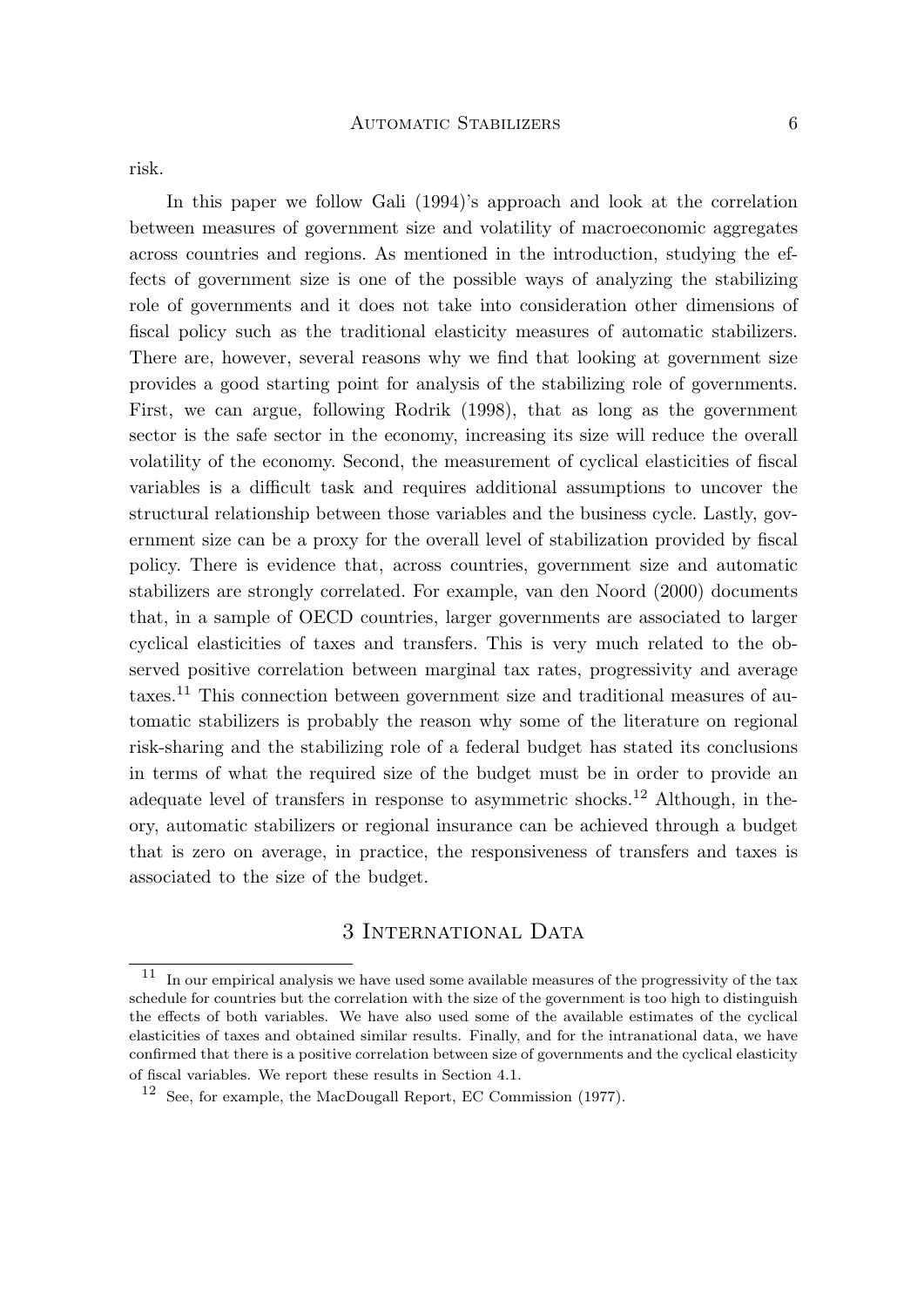#### 3.1 The Basic Relationship Between Government Size and Volatility

To provide an empirical assessment of the effects of government size on the volatility of income we start with a data set for twenty OECD countries covering the years from 1960 to 1997.<sup>13</sup> The choice of this set is determined by the following reasons. First, our study requires an extensive list of macroeconomic variables, which are not available for a larger set of economies. Second, we try to evaluate how government spending affects the business cycle properties of key economic variables. Even if we could use proxy variables for less developed economies, it is not clear whether one can describe these economies as having a well-defined business cycle. Hence, we have focused on a set of industrialized economies, which presumably exhibit short-run fluctuations around a balanced growth path.

#### [Insert Figure 1 here]

Figure 1 reports a scatter plot of government size and the volatility of GDP for the sample of twenty OECD economies. Government size is measured as the average ratio of government spending to GDP and volatility is measured as the standard deviation of the growth rate of real GDP over the whole sample period.<sup>14</sup> There is a clear negative correlation between these two variables, first reported in Gali (1994). Column (1) of Table 1 presents the results of running a basic regression of volatility (VolY6097) on government size (GY6097). The coefficient is significant at better than  $1\%$  level and the adjusted  $R^2$  is 0.44.

The results of this regression are certainly suggestive, but not completely reliable. It is clear that there might be a third factor affecting both volatility and government size, and what column (1) reports is simply a proxy for the correlation between volatility and this third factor. The existence of these factors can bias the above estimate in any direction. In general, the potential problems with the basic regression in column (1) are omitted variables bias and endogeneity.

<sup>13</sup> The Appendix describes the data sources. We had to restrict ourselves to only those OECD countries, which have suffiently long time series for components of government spending

 $14$  In the regressions below we use the logarithm of government size. The use of logarithms is justified on grounds of having nonlinear relationship between size and volatility. It seems plausible to argue that an increase of government size from 5 to 10 % of GDP has a larger effect on volatility than the increase between, say, 40 and 45%. We do view, however, logarithmic transformation as somewhat extreme, but in all regressions reported in the paper, we do find that this transformation is not critical for our conclusions.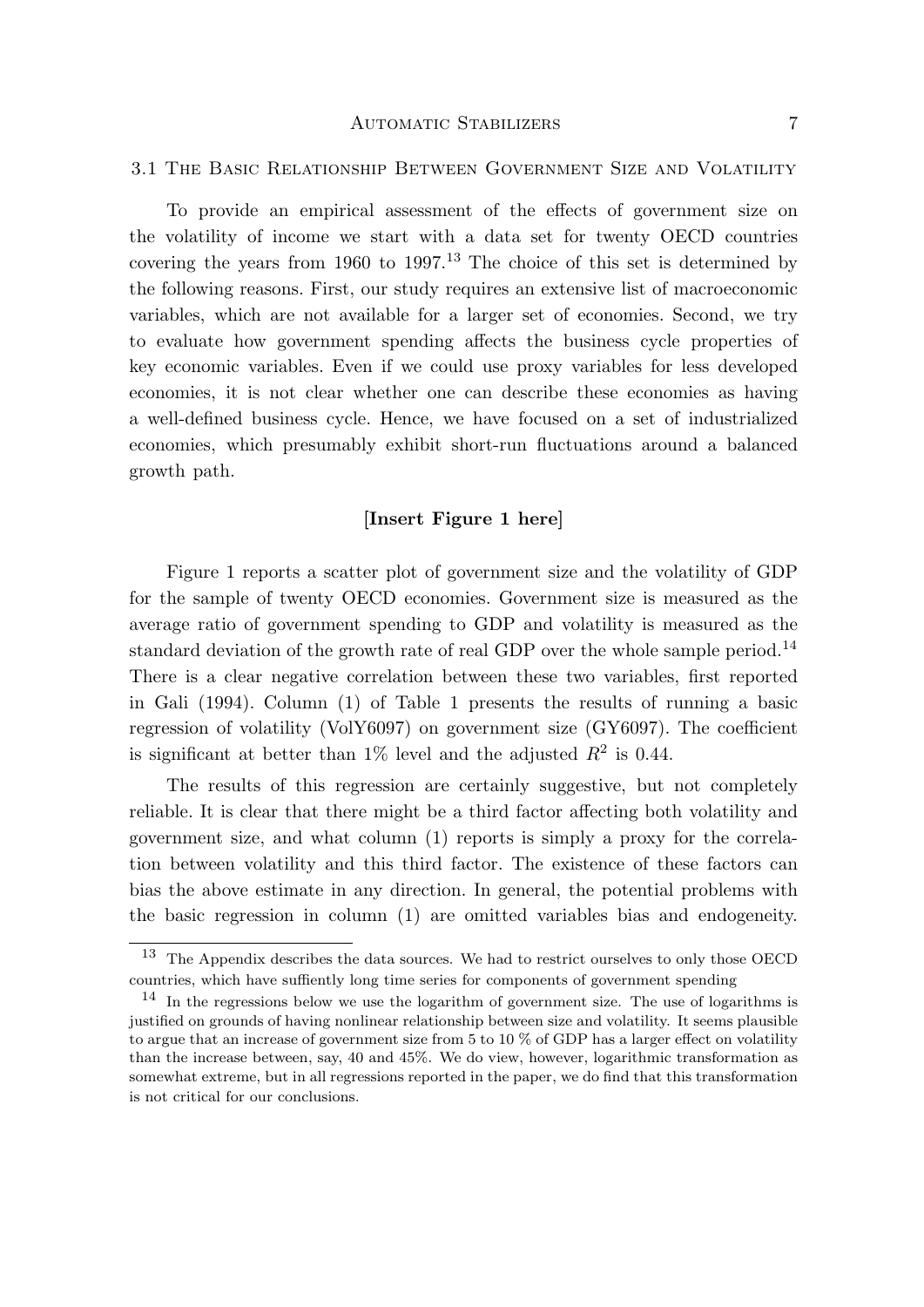|                | Dependent Variable: VolY6097 |          |          |          |          |          |  |  |
|----------------|------------------------------|----------|----------|----------|----------|----------|--|--|
|                | (1)                          | (2)      | (3)      | (4)      | (5)      | (6)      |  |  |
| GY6097         | $-1.805$                     | $-2.261$ | $-1.561$ | $-2.014$ | $-2.170$ | $-1.728$ |  |  |
|                | (3.99)                       | (3.80)   | (2.25)   | (3.20)   | (2.69)   | (2.11)   |  |  |
| Open6097       |                              | 0.272    | 0.050    | 0.007    | 0.261    | $-0.026$ |  |  |
|                |                              | (1.17)   | (0.19)   | (0.02)   | (1.05)   | (0.08)   |  |  |
| GDPpc          |                              |          | $-0.705$ |          |          | $-0.713$ |  |  |
|                |                              |          | (1.73)   |          |          | (1.38)   |  |  |
| GDP            |                              |          |          | 0.113    |          | $-0.046$ |  |  |
|                |                              |          |          | (1.12)   |          | (0.41)   |  |  |
| GR6097         |                              |          |          |          | 0.030    | $-0.089$ |  |  |
|                |                              |          |          |          | (0.17)   | (0.49)   |  |  |
| Adjusted $R^2$ | 0.439                        | 0.450    | 0.508    | 0.459    | 0.417    | 0.455    |  |  |

Table 1. Government Size and Volatility. OLS

Sample: 1960-1990.

t-statistics in parentheses

First, there are clear candidates for explanatory variables for volatility, like GDP per capita, which are positively correlated with government spending. Second, as argued by Rodrik (1998), the size of government is endogenous to economic conditions, which casts doubts both on the unbiasedness and consistency properties of our estimator. To deal appropriately with the possible criticisms of the basic regressions we consider a large set of control variables and then we compare the results from the least squares regressions to the ones from regressions with instrumental variables.

#### Omitted variables bias

We first take the issue of omitted variables by including several controls in the basic regression. Column (2) of Table 1 shows that our result is robust to the introduction of openness (Open6097), which is measured as the average sum of exports and imports relative to GDP for the period 1960-1997. The coefficient of interest is still significant at the 1% level and has increased in absolute value. This increase is consistent with the arguments of Rodrik (1998) that a simple regression of volatility on government size would produce a coefficient biased towards zero. This regression, however, addresses only one part of the criticism, since the essence of Rodrik's argument is not so much the joint determination of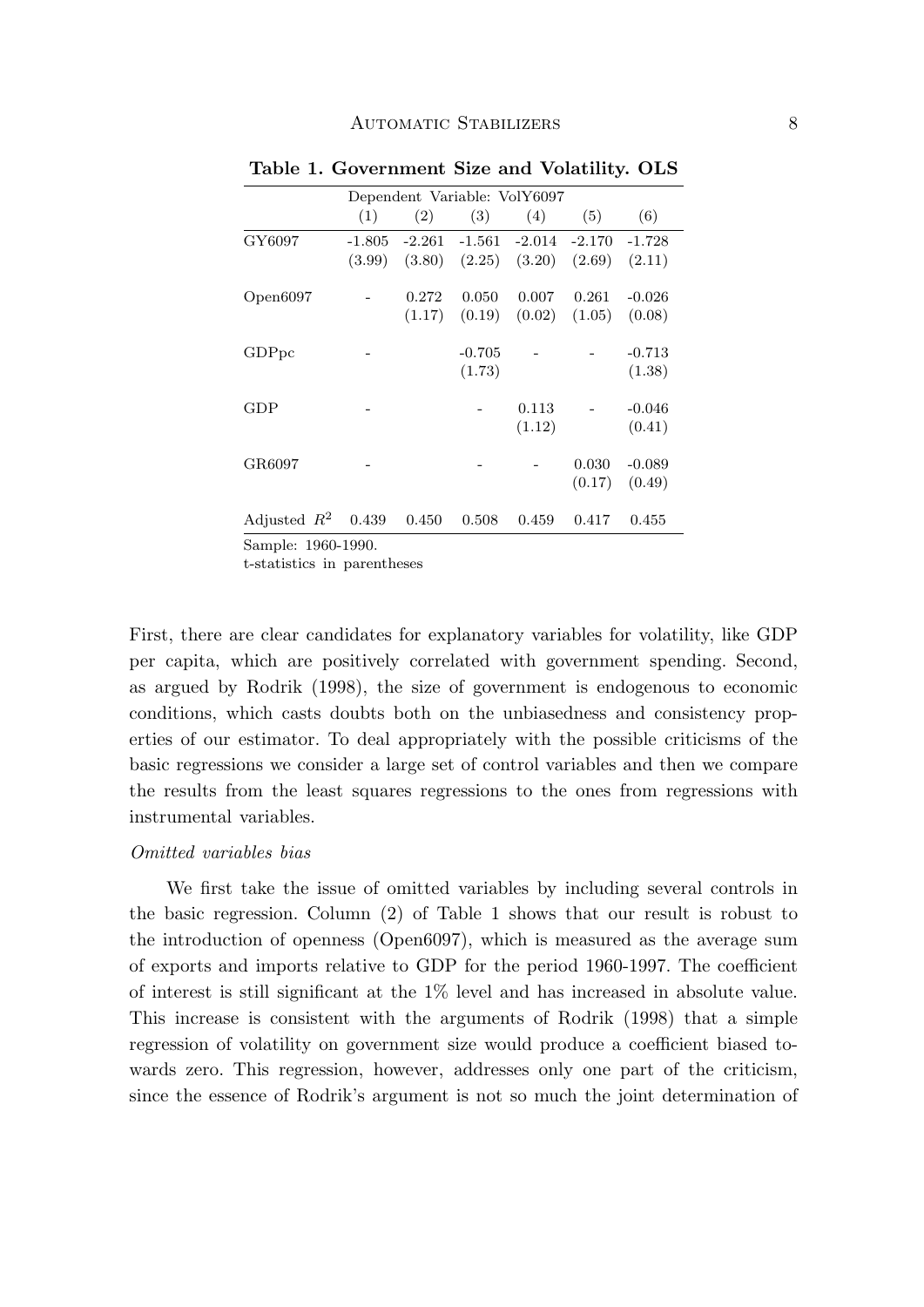volatility and government size by openness, but about the endogeneity of government spending. We deal with this issue later in the paper by using instrumental variables.

We take column (2) in Table 1 as our baseline specification and we add different controls in order to deal with competing explanations for the negative coefficient on government size. Columns (3) to (6) introduce three basic controls: GDP per capita (GDPpc), GDP, and average growth over the sample period (GR6097). From a theoretical point of view these three variables can be correlated with both volatility and government size. GDP per capita is predicted to be positively correlated with government size because the demand for government services is income elastic (Wagner's Law). At the same time, one could argue that poorer economies, possibly because of less developed financial systems, might have more volatile business cycles.<sup>15</sup> Next, the inclusion of GDP is rationalized on the grounds that there are fixed costs in setting up governments, so a large economy will have a small government size. Simultaneously with this effect, we might observe that large economies are spared from the turbulence of world markets, because the size of the domestic market is large enough to preclude trading.<sup>16</sup> Finally, countries with smaller governments might grow faster because tax distortions are less pronounced when government spending absorbs a smaller part of output. At the same time, higher rates of economic growth are often associated to more volatile economies creating another source of possible bias from omitting a variable which is highly correlated with the size of the government sector. Keeping in mind all these considerations, we note that the last four columns of Table 1 confirm that, controlling for those three variables, does not substantially alter the size and significance of the coefficient on goverment size. Moreover, none of the controlling variables enters significantly in the regressions, impeding any attempt for evaluation of the importance of the considerations listed above.

In Table 2 we report the robustness of our results to further variations of the benchmark specification. First, we introduce four additional controls. The first variable (Spec91) is a measure of sectoral specialization based on Krugman (1991), which captures differences in sectoral shares across countries.<sup>17</sup> The second one is

<sup>15</sup> Acemoglu and Zilibotti (1997) provide supportive evidence of this hypothesis.

<sup>16</sup> We discuss later the determinants of government size and elaborate further on these two controls.

<sup>&</sup>lt;sup>17</sup> The data appendix describes the construction of this variable. It is calculated with 1991 data on sectoral production.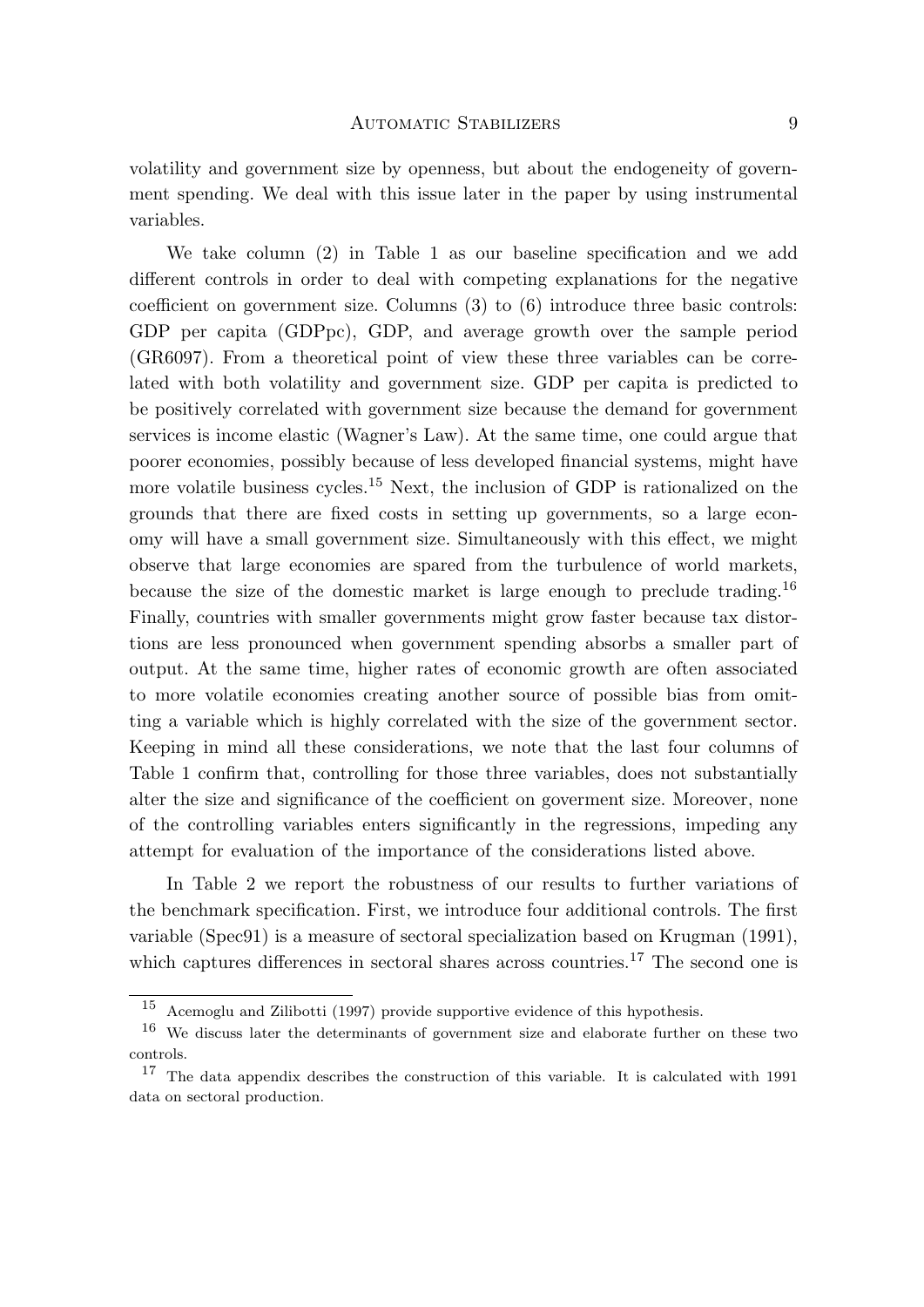the standard deviation of the log-changes in terms of trade (ToT6097). The third control (PRSH90) is the share of primary products in total exports (in 1990). The latter two variables, used by Rodrik (1998), are measures of the volatility associated to open economies. Unlike the variables included in the regressions in Table 1, these three controls capture fundamental sources of risk, but it is not clear why they will be correlated with government size above and beyond their correlation with openness. We have included them to ensure that we can properly account for sources of economic volatility and thus we minimize the chance of having spurious estimate of the stabilizing role of government spending. Overall, the results of the first three columns in Table 2 indicate that these controls neither enter significantly in the benchmark regression, nor affect the coefficient on government size.

Column (4) in Table 2 addresses the issue of possible non-linearities in the effects of fiscal policy when governments are highly indebted. By including an interaction term between government size and the debt-to-GDP ratio (Debt\*GY), we attempt to establish whether the stabilizing effect of government spending decreases as the debt-to-GDP ratio increases.<sup>18</sup> The results are mildly supportive of this conjecture as the coefficient is positive, although not significant at conventional levels.

Finally, columns (5) and (6) check the robustness of our result for alternative detrending methods. In this case we calculate volatility as the standard deviation of business cycle fluctuations as implied by GDP series detrended using a Hodrick-Prescott filter. Column (6) differs from column (5) by excluding the years 1991-1997 for Finland. The coefficient on government size is still in the vicinity of -2 for both specifications, but the striking improvement in the fit of the regression suggests that the large economic downturn in Finland associated with the collapse of the Soviet Union in the early 90's cannot be properly tackled by the Hodrick-Prescott filter. In both cases, columns (5) and (6), the coefficient remains significant and close in magnitude to our previous estimates.

Finally, another interesting dimension of checking the robustness of our results is the stability of the coefficient on government size over time. One might speculate that the rapid increase in the scope of government in the 1970s and then the decline of the welfare state in the 1990s will lead to time variation in the stabilizing effect of government spending. To evaluate this hypothesis we es-

<sup>18</sup> We have used the average debt-to-GDP ratio for the period 1990-97.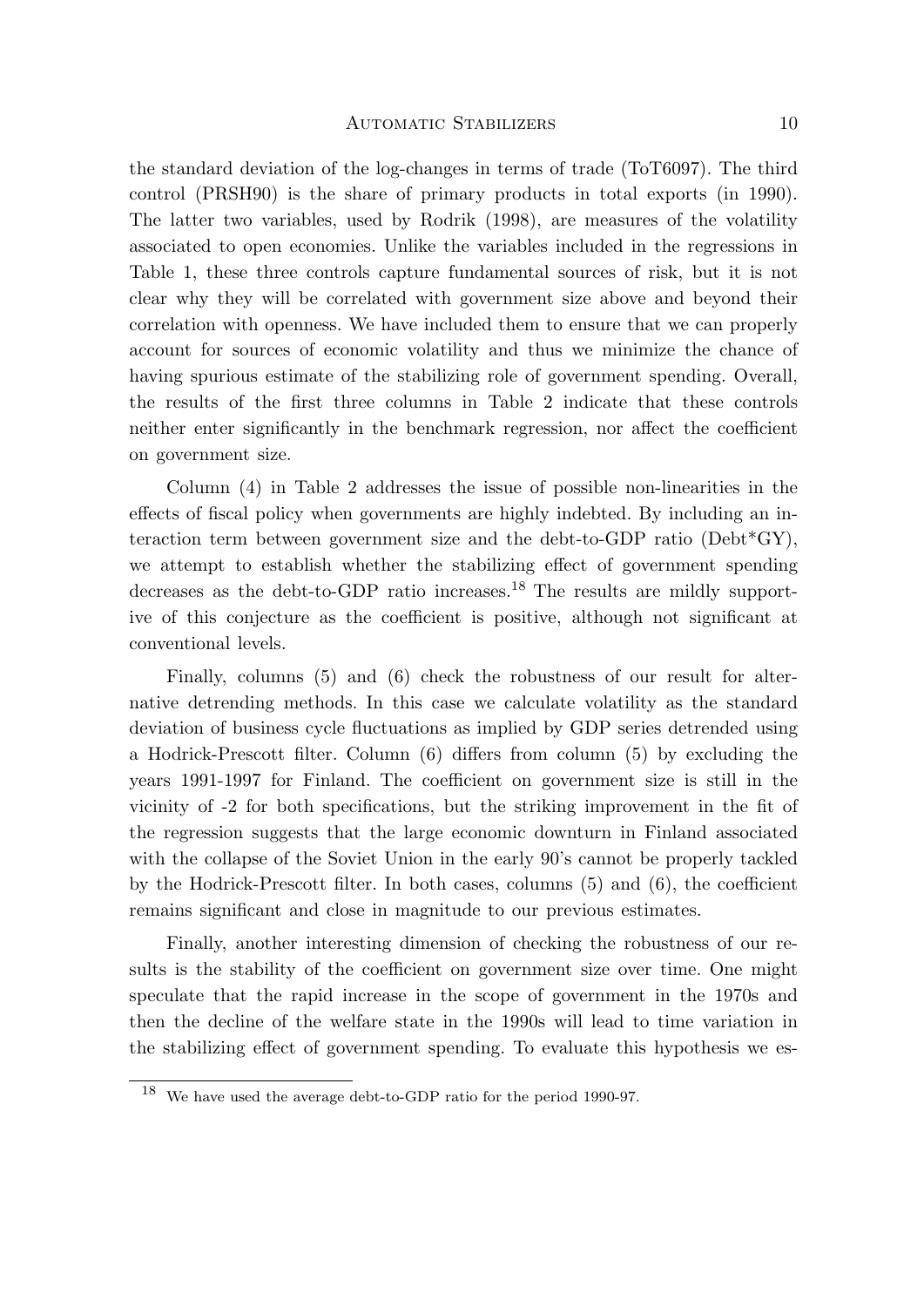|                    | Dependent Variable: VolY6097 |           |                     |           |           |           |  |  |  |
|--------------------|------------------------------|-----------|---------------------|-----------|-----------|-----------|--|--|--|
|                    | (1)                          | (2)       | (3)                 | (4)       | (5)       | (6)       |  |  |  |
| GY6097             | $-2.586$                     | $-2.344$  | $-2.184$            | $-2.575$  | $-1.912$  | $-1.964$  |  |  |  |
|                    | $(-4.02)$                    |           | $(-3.04)$ $(-3.69)$ | $(-4.02)$ | $(-2.97)$ | $(-4.96)$ |  |  |  |
| Open6097           | 0.391                        | 0.281     | 0.285               | 0.148     | 0.382     | 0.369     |  |  |  |
|                    | (1.69)                       | (1.15)    | (1.23)              | (0.58)    | (1.51)    | (2.37)    |  |  |  |
| Spec91             | $-0.328$                     |           |                     |           |           |           |  |  |  |
|                    | $(-1.33)$                    |           |                     |           |           |           |  |  |  |
| ToT6097            |                              | $-0.027$  |                     |           |           |           |  |  |  |
|                    |                              | $(-0.18)$ |                     |           |           |           |  |  |  |
| PRSH <sub>90</sub> |                              |           | $-0.135$            |           |           |           |  |  |  |
|                    |                              |           | $(-1.16)$           |           |           |           |  |  |  |
| $Debt*GY$          |                              |           |                     | 0.112     |           |           |  |  |  |
|                    |                              |           |                     | (1.45)    |           |           |  |  |  |
| Adjusted $R^2$     | 0.492                        | 0.417     | 0.461               | 0.479     | 0.273     | 0.557     |  |  |  |

#### Table 2 Government Size and Volatility: Additional Controls. OLS

Sample: 1960-1997.

t-statistics in parentheses

All regressions include an intercept.

timate a sequence of rolling regressions using the baseline specification of column (2) in Table 1. Each regression uses volatility and government size calculated for a period of eighteen years, starting with the sample 1961-1978.<sup>19</sup> Figure 2 displays the coefficient estimate from each of the nineteen regressions together with a 95% confidence interval. The coefficient is remarkably stable over time and, obviously, we cannot reject the null that the parameter estimates are equal across all sub-samples.<sup>20</sup>

## [Insert Figure 2 here]

Endogeneity and government size

<sup>&</sup>lt;sup>19</sup> We chose eighteen years because the first and the last regression are equivalent to splitting the sample in half. Windows of fifteen or twenty years produce almost identical results.

 $20$  We have checked also the robustness of our results by estimating a model with fixed effects, since one might argue that large governments capture some uncontrolled country characteristic that is strongly correlated with government size. There is no significant change in the estimated coefficients. The results are available from the authors.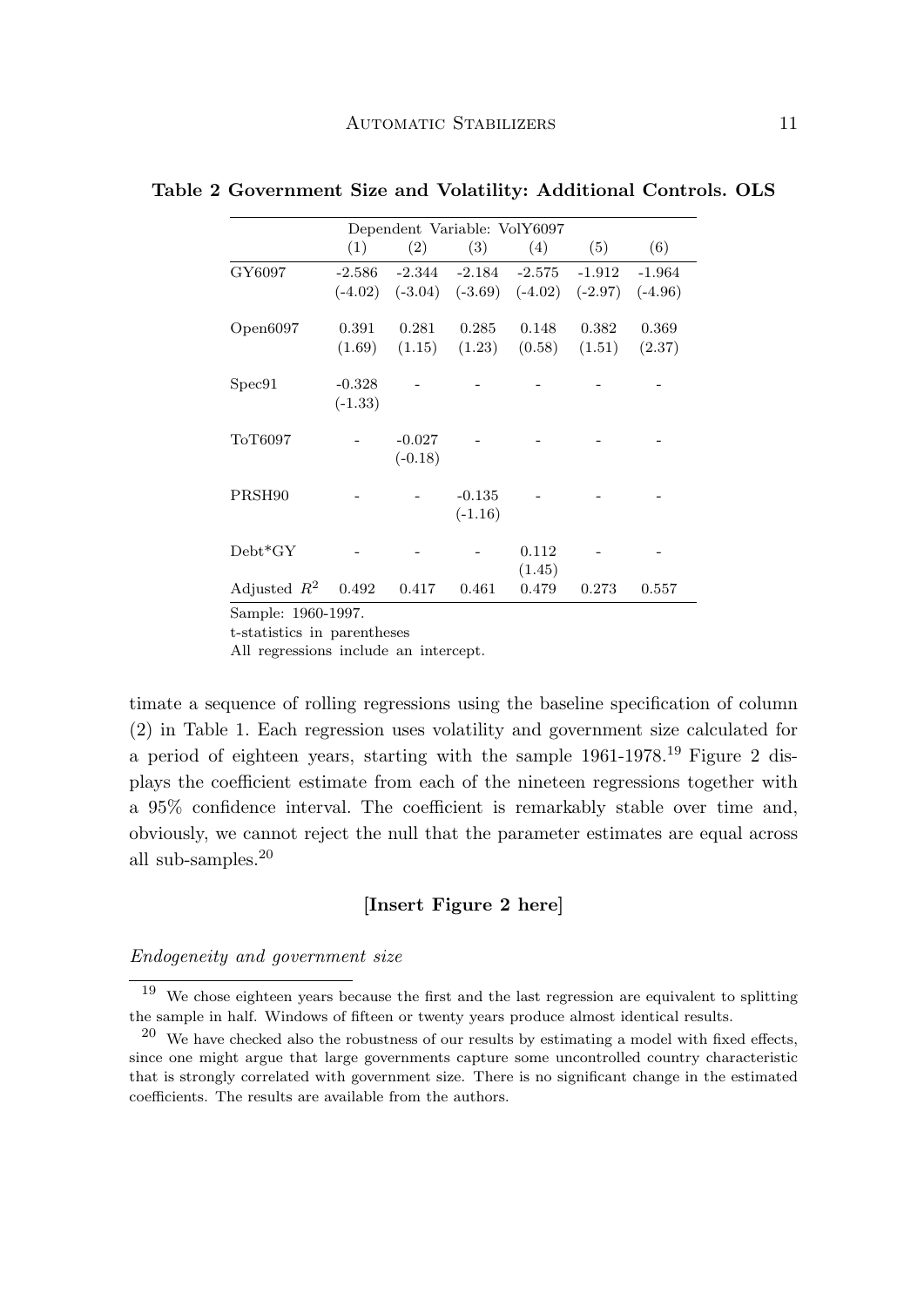If governments stabilize business cycles, economies that are inherently more volatile might end up choosing larger governments. This is the main argument of Rodrik (1998) who emphasizes the link between openness, volatility and government size. To deal with these problems of endogeneity we need to find instruments for government size. Here, we use the political economy frameworks of Rodrik (1998), Alesina and Wacziarg (1998), and Persson and Tabellini (1998).

Table 3 reports regressions of government size on openness and several political and economic variables that can serve as instruments. The first column presents a Rodrik-type regression of government expenditures (GY7097) on openness (Open6069), real GDP per capita (GDPpc), dependency ratio in 1990 (Depend90), and urbanization in 1990 (Urban90). The justification for the initial set of explanatory variables is as follows. Openness affects the size of the government sector for reasons already discussed in Section 2. Namely, faced with higher volatility implied by greater openness, households will vote for an increase in the size of the government sector in order to minimize their exposure to risk. Turning now to the GDP per capita, according to the Wagner's Law richer countries can afford larger government sectors because some public goods are considered to be income elastic. Finally, the urbanization rate and the dependency ratio are standard determinants of government spending, as countries with larger non-urban population are expected to face bigger costs in providing public goods and also government spending increases with the rise in the ratio of retirees to workingage population. Relative to Rodrik's regression we have slightly changed the time frame with openness being measured as the average sum of exports and imports relative to GDP for the period 1960-1969 and government size is the average for  $1970-1997<sup>21</sup>$  The results are robust to alternative choices of average openness and average size. Openness enters with the expected positive sign and it is statistically significant at better than 1% level.

The second column controls for country size by including real GDP. This regression is in the spirit of the work of Alesina and different coauthors (Alesina and Wacziarg (1998), Alesina and Spolaore (1997) and Alesina, Spolaore and Wacziarg (1997)) who also argue that the size of government is endogenous and determined by politico-economic factors. In particular, Alesina and Spolaore (1997) argue that there are fixed costs in setting up governments. This suggests that smaller countries will have larger governments as percentage of GDP. Alesina, Spolaore

<sup>21</sup> Rodrik's baseline regression is GY9092 on Open8089.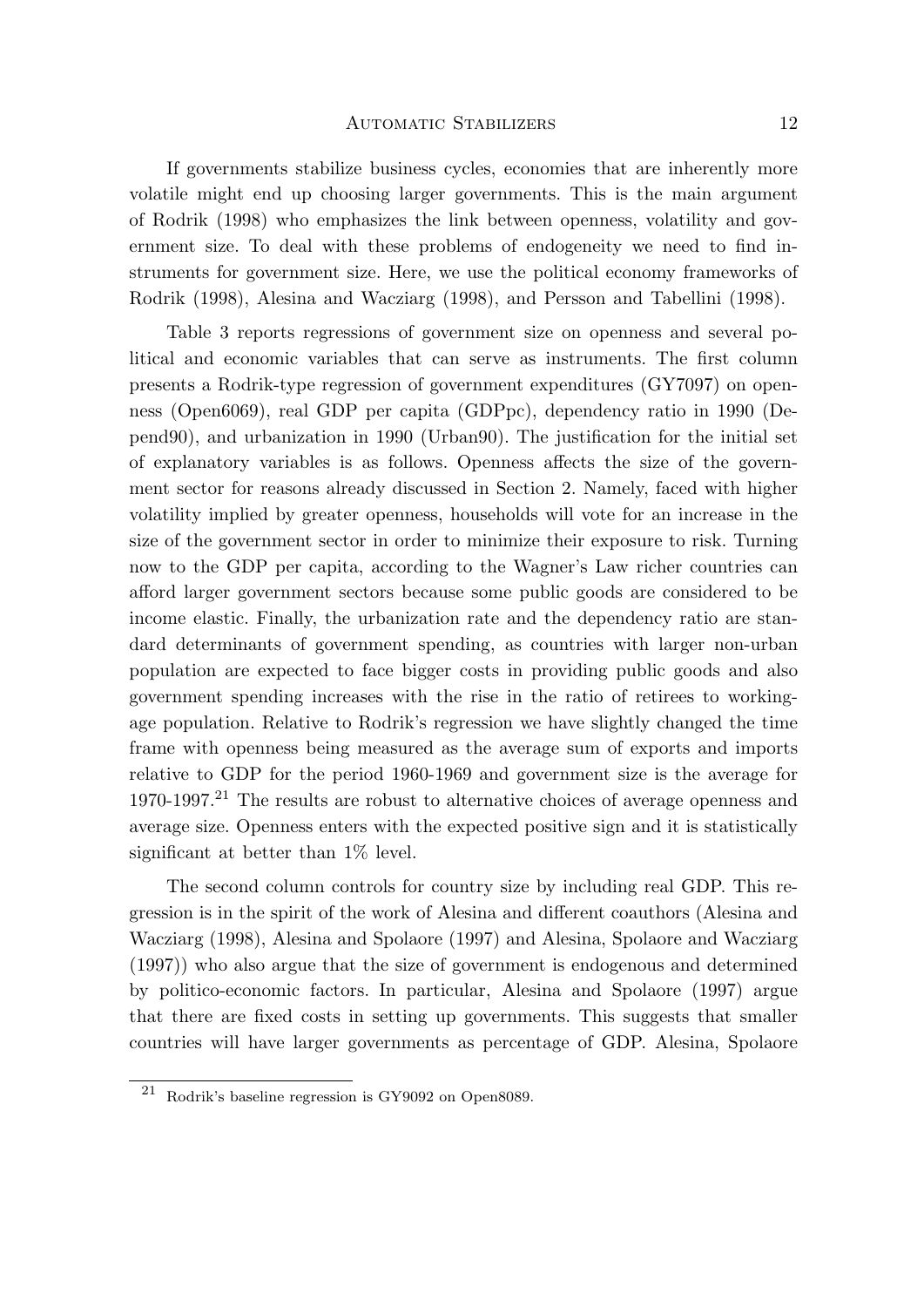| Dependent Variable: GY7097 |        |           |           |  |  |  |  |
|----------------------------|--------|-----------|-----------|--|--|--|--|
|                            | (1)    | (2)       | (3)       |  |  |  |  |
| Open6069                   | 0.200  | 0.167     | 0.101     |  |  |  |  |
|                            | (3.50) | (1.63)    | (0.98)    |  |  |  |  |
| GDPpc                      | 0.286  | 0.311     | 0.623     |  |  |  |  |
|                            | (1.75) | (1.73)    | (2.58)    |  |  |  |  |
| Depend <sub>90</sub>       | 0.453  | 0.397     | 0.724     |  |  |  |  |
|                            | (1.18) | (0.95)    | (1.62)    |  |  |  |  |
| Urban90                    | 0.109  | 0.138     | 0.017     |  |  |  |  |
|                            | (0.69) | (0.77)    | (0.09)    |  |  |  |  |
| GDP                        |        | $-0.021$  | $-0.011$  |  |  |  |  |
|                            |        | $(-0.39)$ | $(-0.22)$ |  |  |  |  |
| Presidential               |        |           | $-0.236$  |  |  |  |  |
|                            |        |           | $(-1.58)$ |  |  |  |  |
| Majoritarian               |        |           | $-0.132$  |  |  |  |  |
|                            |        |           | $(-1.36)$ |  |  |  |  |
| Adjusted $R^2$             | 0.446  | 0.413     | 0.476     |  |  |  |  |

Table 3. Determinants of Government Size

Sample: 1960-1997.

t-statistics in parentheses

All regressions include an intercept.

and Wacziarg (1997) provide a theoretical justification for the well-documented negative correlation between country size and openness: Larger countries can afford not to trade with the rest of the world because their market size can ensure sufficiently high productivity. Hence country size is a joint determinant of both the size of government spending and of the degree of economic openness. Indeed, in a regression controlling for the size of the country the significance of the coefficient on openness is much smaller, thereby confirming the conjecture of Alesina and Wacziarg (1998) that country size might partially account for the correlation between openness and government size. Finally, the third column in Table 3 includes two dummy variables suggested by Persson and Tabellini (1998). The first one controls for the type of the political system – presidential or parliamentary – and takes a value of one for countries with presidential democracies. The second dummy controls for the type of the electoral system – majoritarian versus proportional – and it takes a value of one for countries that have majoritarian elections.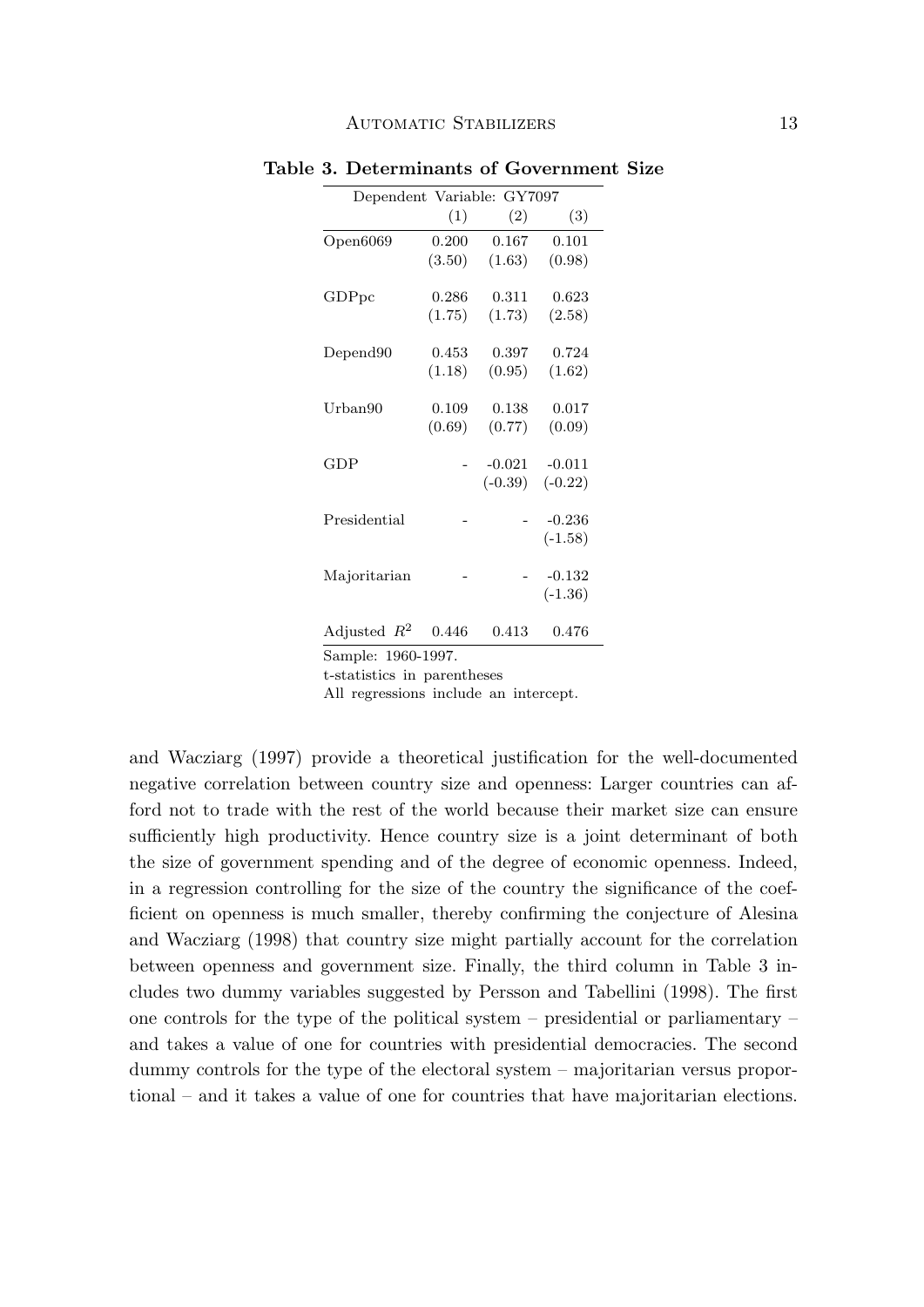Persson and Tabellini (1998) argue that the direct accountability of politicians in presidential systems increases the competition both among politicians and voters and this implies less spending on every budget item and smaller governments. Furthermore, competition for voters in a majoritarian system targets the swing voter and creates incentives for more redistribution at the expense of the provision of public goods. Hence majoritarian systems should be associated with smaller spending on public goods. Both of these variables enter the regression with the expected sign, albeit both of them are insignificant. Yet, there is a significant improvement in the fit of the regression from 41.3% to 47.6%. The inclusion of these variables further reduces the magnitude and the significance of the coefficient on openness.<sup>22</sup>

To deal with endogeneity, we can use the regressors from column (3) in Table 4 as instruments for government size. In that list of potential instruments we replace past openness with area and distance because past openness might not be an appropriate instrument if the cross-sectional variation in openness does not exhibit time variation.<sup>23</sup> The five columns of Table 4 present the results associated to different specifications of our instrumental variables estimation. Column (1) shows the basic regression while Columns (2) to (5) introduce some of the controls used in Table 1. In all cases, the coefficient on government size is significant and, as expected, its size is always larger than in the OLS regressions. This increase suggests that taking care of the bias related to endogeneity improves our estimates.

To gain further confidence in the documented negative correlation between government size and volatility we check whether the instruments are uncorrelated with the errors in the second stage equation. A Hansen's test statistic for overidentification is reported in the last row of Table 4 together with its associated p-value. This statistic is distributed as a  $\chi^2(k)$  random variable with k degrees of freedom, which are given by the number of overidentifying restrictions. Clearly, in none of the cases we can reject the exogeneity of our instruments.

 $^{22}$  Rodrik (1998) is aware of the fact that his results do not survive in the OECD sample once controls for country size are included. Our point here is not to judge the sensitivity of his results in different samples, but to find an appropriate set of instrumental variables for government size that is reasonably exogenous and does not suffer from problems associated with weak instruments. Clearly the regressors in column (3) provide one possible list of instrumental variables.

<sup>23</sup> Area and distance are often used as instruments for openness. Distance is defined as geographical Distance from 20 major world exporters. See for example Rodrik (1998) or Frankel and Rose (1998).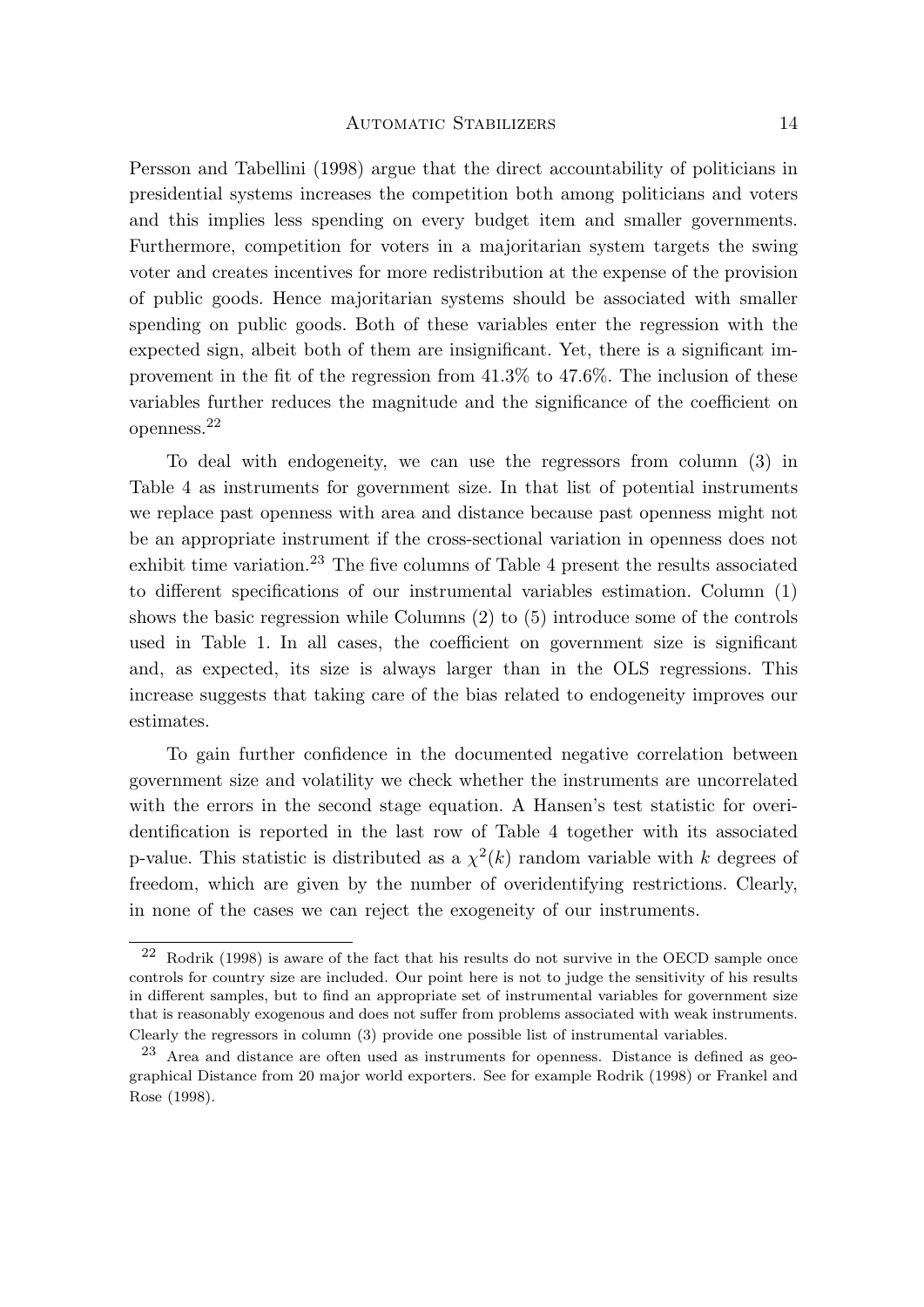|                     | Dependent Variable: VolY6097 |                  |                                           |                  |                       |  |  |  |
|---------------------|------------------------------|------------------|-------------------------------------------|------------------|-----------------------|--|--|--|
|                     | (1)                          | (2)              | (3)                                       | (4)              | (5)                   |  |  |  |
| GY6097              | $-1.817$<br>$(-3.67)$        | $-3.146$         | $-2.676$<br>$(-3.75)$ $(-2.11)$ $(-2.05)$ | $-4.690$         | $-3.202$<br>$(-2.80)$ |  |  |  |
| Open6097            |                              | 0.719<br>(2.07)  | 0.548<br>(1.13)                           | 1.870<br>(1.24)  | 0.692<br>(1.89)       |  |  |  |
| GDPpc               |                              |                  | $-0.279$<br>$(-0.48)$                     |                  |                       |  |  |  |
| GDP                 |                              |                  |                                           | 0.280<br>(0.82)  |                       |  |  |  |
| GR6097              |                              |                  |                                           |                  | $-0.069$<br>$(-0.33)$ |  |  |  |
| OID test<br>p-value | 1.458<br>(0.984)             | 0.656<br>(0.995) | 0.618<br>(0.987)                          | 0.352<br>(0.997) | 0.731<br>(0.981)      |  |  |  |

Table 4. Government Size and Volatility. Estimation by Instrumental Variables

Sample: 1960-1997.

Instruments: area, distance, GDP per capita, dependency ratio, urbanization rate, total GDP, and two dummies for political systems. t-statistics in parentheses

Overall, these results extend the findings of Rodrik (1998): If indeed openness increases volatility and governments intervene to provide social insurance against external risk, then to what extent is this intervention successful? Do we indeed observe reduction in volatility? The answer is clearly yes. Moreover, we report that, in most specifications, the coefficient on openness is of the right sign: conditional on the size of government openness increases volatility of output, albeit the result is often statistically insignificant. Again both of these pieces of evidence are crucial building blocks for the hypotheses in Rodrik (1998).

3.2 Alternative Measures of Volatility and Government Size.

The results from the previous subsection strongly suggest that countries with larger governments experience smaller business cycle volatility. Moreover, this association does not arise spuriously as a result of omitted variables bias or endogenous determination of government size. Now we can probe deeper and focus on the details of this relationship by exploring which components of the budget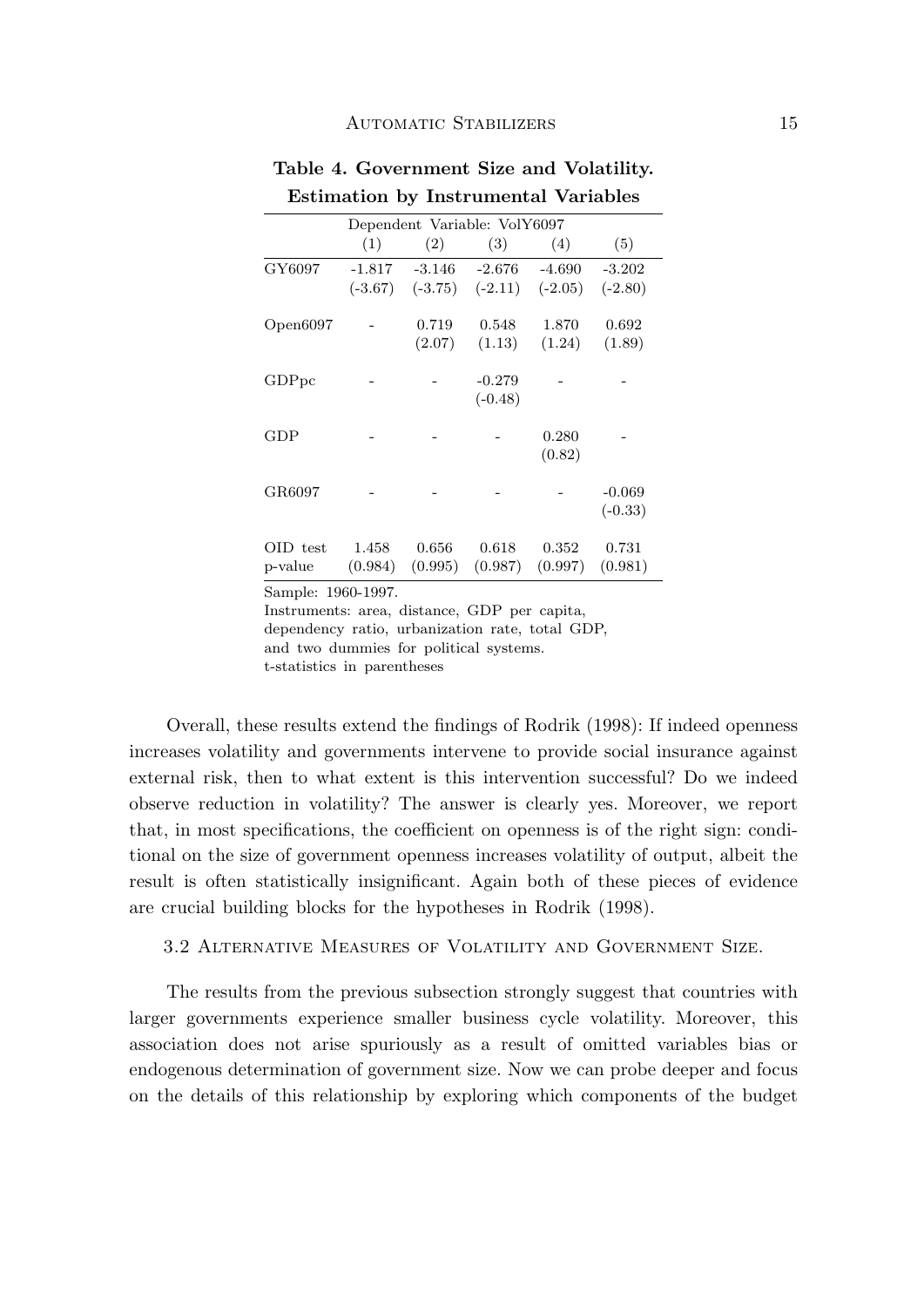are the important determinants of the apparent reduction in volatility and what type of volatility is most significantly affected. The goal of this disaggregation is to understand further the mechanisms through which government size stabilizes output.

We would like also to study the impact on the volatility of different measures of economic activity in order to get a more accurate description of the stabilizing effects of fiscal policy. This is an important test for discriminating among different theories. For example, in the stylized model of Rodrik (1998) governments only stabilize GDP because as their share increases, the relative size of the 'safe' sector in GDP goes up. This mechanical explanation ignores any effects of fiscal policy and government size on the volatility of private output, that is the share of output not consumed by the government. Also, the more traditional view on automatic stabilizers emphasizes the smoothing role of fiscal policy on disposable income and consumption without making clear predictions about the effects on the volatility of total GDP.

We have run a battery of regressions of alternative measures of volatility on different measures of government size using openness as a control and as instruments the set used in Table 4. Results are presented in Table 5. Each entry in this table represents the estimate of the coefficient on government size from a regression of the volatility of the variable in the column on the measure of government size in the row. Again, each regression includes also a constant term and openness as a control, whose coefficient estimates are not reported to reduce clutter. Thus the first entry corresponds exactly to the same regression as in column (2) of Table 4.

The first thing to notice is that all coefficients are negative. In almost all cases these measures of size indicate statistically significant reduction in volatility in countries with larger governments. Interestingly, the only regression that produces slightly insignificant coefficients is when the explanatory variable is indirect taxes. This is not surprising as indirect taxes normally lack the standard attributes of automatic stabilizers like progressivity. Of the findings in the table, we have to stress the significance of the results for private output (PrivGDP). These results indicate that the stabilizing effect on GDP of larger governments is not simply the mechanical contribution of having a larger and more stable government sector to the overall macroeconomic stability. Clearly, we have to consider carefully the incentive effects of government size or potential demand linkages that can possibly explain the extension of the stability of the government sector to private output.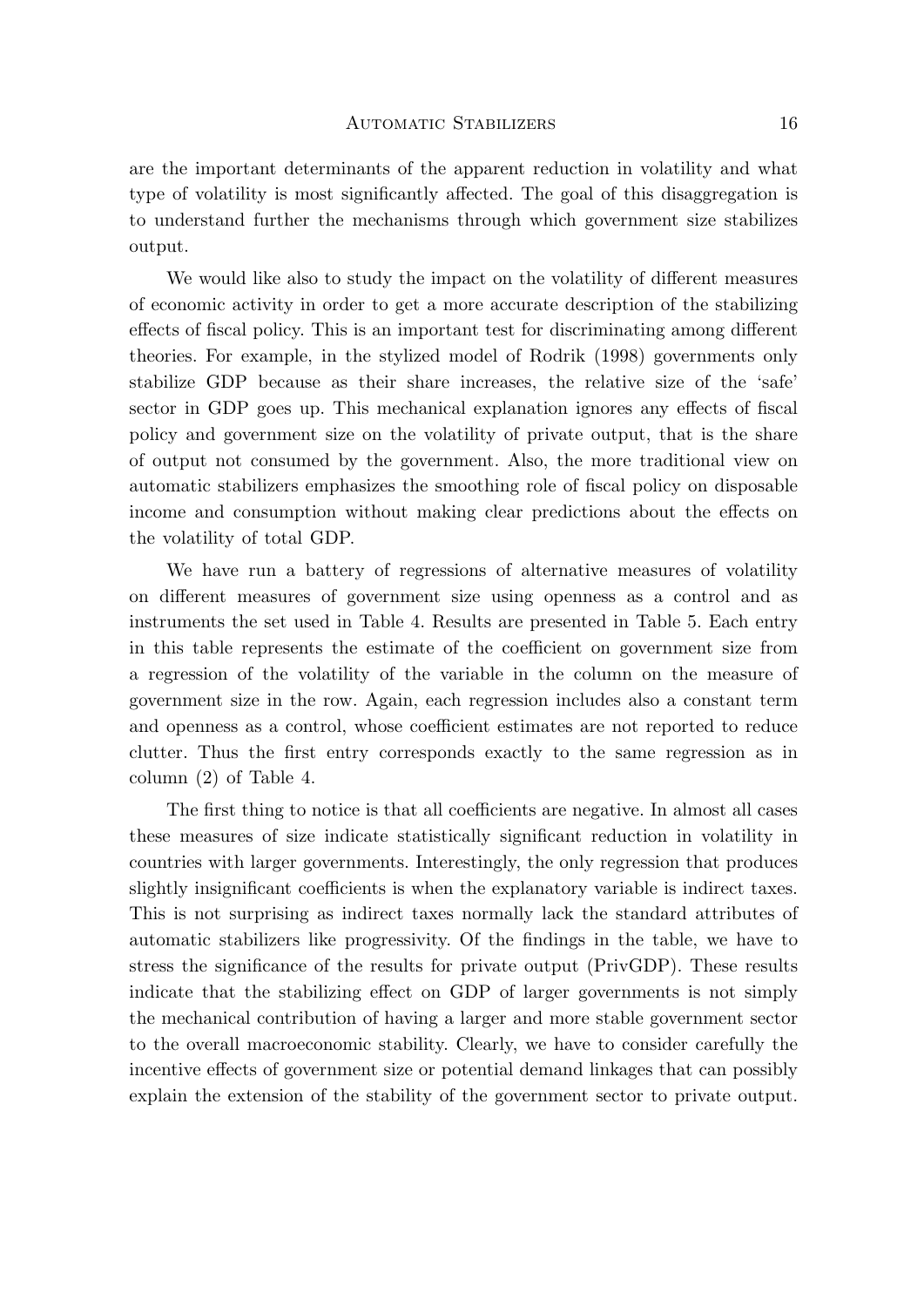Furthermore, it is noteworthy that the stabilization of total GDP is as large as the stabilization of disposable income (DI) or consumption (CONS). As argued above, the traditional analysis of automatic stabilizers has focused on the ability of taxes and transfers to smooth disposable income, ignoring the effects on GDP. The table also suggests that non-wage spending plays an important stabilizing role for every measure of volatility, including consumption.

| $\alpha$ and $\beta$ and $\alpha$ and $\alpha$ and $\alpha$ and $\beta$ |           |           |           |             |
|-------------------------------------------------------------------------|-----------|-----------|-----------|-------------|
|                                                                         | GDP       | DI        | PrivGDP   | <b>CONS</b> |
|                                                                         | (1)       | (2)       | (3)       | (4)         |
| Total spending                                                          | $-3.146$  | $-3.153$  | $-2.613$  | $-3.590$    |
|                                                                         | $(-3.75)$ | $(-2.86)$ | $(-2.55)$ | $(-2.76)$   |
| Non-wage spending                                                       | $-1.234$  | $-1.156$  | $-0.830$  | $-1.274$    |
|                                                                         | $(-4.24)$ | $(-2.97)$ | $(-2.07)$ | $(-2.41)$   |
| Wage spending                                                           | $-3.095$  | $-2.725$  | $-1.525$  | $-2.836$    |
|                                                                         | $(-2.59)$ | $(-1.92)$ | $(-1.22)$ | $(-1.70)$   |
| Transfers                                                               | $-1.082$  | $-1.382$  | $-1.393$  | $-1.703$    |
|                                                                         | $(-1.64)$ | $(-1.73)$ | $(-2.02)$ | $(-1.88)$   |
| Taxes                                                                   | $-2.625$  | $-2.653$  | $-2.210$  | $-2.875$    |
|                                                                         | $(-3.33)$ | $(-2.54)$ | $(-2.34)$ | $(-2.34)$   |
| Direct taxes                                                            | $-0.971$  | $-1.026$  | $-0.683$  | $-1.312$    |
|                                                                         | $(-3.02)$ | $(-2.68)$ | $(-1.69)$ | $(-2.61)$   |
| Indirect taxes                                                          | $-1.295$  | $-0.773$  | $-0.306$  | $-0.580$    |
|                                                                         | $(-1.97)$ | $(-0.89)$ | $(-0.40)$ | $(-0.59)$   |

# Table 5. Volatility and Government Size Estimation by Instrumental Variables

Sample: 1960-1997. t-statistics in parentheses

Instruments: area, distance, GDP per capita, dependency ratio, urbanization rate, total GDP, and two dummies for political systems. All regressions include an intercept and controls. Each entry reports the coefficient in a regression of the volatility of the variable in the column on the measure of government size in the row.

Does this set of results conform to the theoretical understanding of automatic stabilizers? Broadly speaking, it is consistent with the traditional view where transfers and taxes are important parts of the volatility reduction mechanism. The fact that direct taxes and transfers perform better than indirect taxes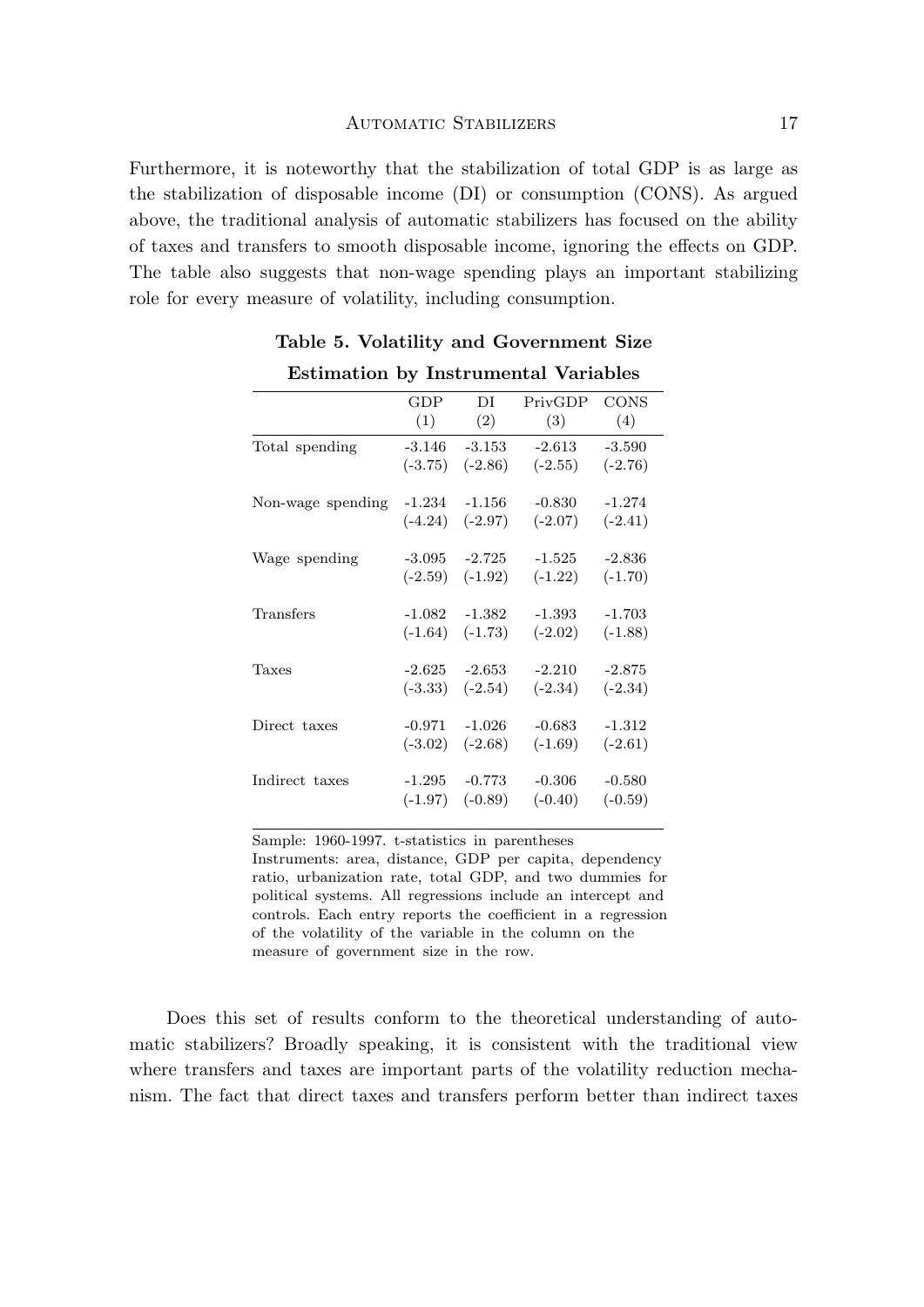in the above regressions seem to support the view that fiscal variables that help smoothing disposable income (because of progressivity or because of responsiveness to economic conditions) are behind our results. Some of the other coefficients are more difficult to interpret. First of all, given that total government spending is highly correlated with taxes and therefore does not exhibit autonomous cross-sectional variation in thirty-year averages, it is difficult to tell whether the results for total spending are simply coming from the fact that spending is acting as a a proxy for total taxes. Similarly, the size and significance of the different components of spending (wage and non-wage spending) could fit well in models where the aggregate demand effects of government spending are responsible for stabilizing the economy but they can also act as proxies for some of the other variables. We will continue this discussion in Section 5, when we look at the extent to which these results can be generated by different models of the business cycle.

# 4 Intranational Evidence

## 4.1 International vs. Intranational Data

In this section we look at the evidence on the stabilizing effect of government size using intranational data from US states. This data set provides several specific advantages and allows us to address questions that could not be dealt with the international sample. First of all, we recognize that one of the difficulties in interpreting our findings from the cross-country analysis is the fact that there are many country differences that are difficult to control for and that might be partially responsible for some of the reported correlations. The negative correlation between government size and different measures of volatility of business cycles could be caused by institutional differences across countries that we are not able to capture even with an extensive list of explanatory variables. By changing the unit of observation from countries to regions that share national institutions, national federal tax laws, and have similar labor markets we can provide sharper conclusions on the importance of government size for macroeconomic stability.

A second advantage of using intranational data is that one can use the additional dimension of different levels of government to shed light on some of the issues that could not be properly addressed with the international dataset. For example, the fact that fiscal variables related to the federal budget are determined at the national level helps us deal with the reverse causality problems that we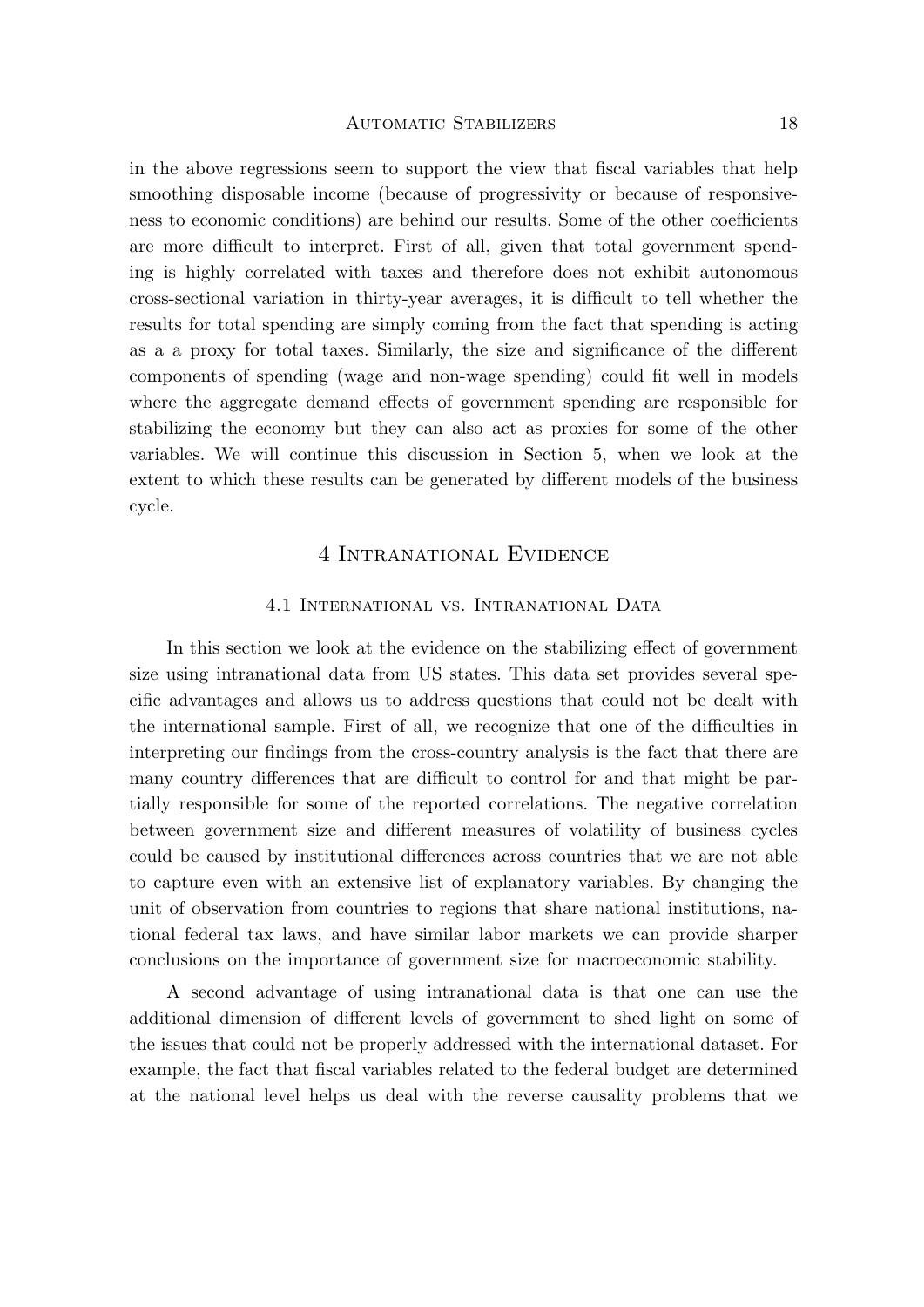faced in the previous section. Differences in the ratio of federal taxes to Gross State Product (GSP) across US states cannot be justified by political economy arguments based on the different degree of openness of different regional units. Instead, they are the result of differences in variables such as income per capita, degree of urbanization, dependency ratios that are exogenous to the volatility of GSP.<sup>24</sup> For this reason, there is no need to use instruments in a regression of volatility on government size, when the latter is measured by federally-determined fiscal variables.<sup>25</sup>

Measuring government size at the state level, however, raises several important questions. First, while at the country level government expenditures are properly defined, the allocation of federal expenditures across states is not well determined and, in general, it is impossible to construct accurately disaggregated state-level figures for government spending. Therefore, we rely in this section more on measures of government size based on tax revenues. The second issue is the origin of the observed variation across states of measures of government size based on federal taxes. In our cross-country study differences in tax laws and in the responsiveness of transfers or general government spending explain to a large extent the variation in government size across countries. The variation in the ratio of federal taxes to income across US states, however, cannot be explained by the same arguments, because US states are facing exactly the same tax schedule and federal budget laws. This does not imply that there are no relevant crosssectional differences in the size of government or in the allocation of government expenditures. First, differences across states in GSP per capita, the dependency ratio or income distribution result in different levels of federal taxes or transfers. In some cases, this will be the case because of the progressivity of taxes. If this is the case, a state with high average federal taxes will also be a state with high marginal tax rates.<sup>26</sup> Second, state governments have the freedom of setting their

 $^{24}$  It could be argued that because of the convexity of the tax schedule, a state with more volatile income will have higher average taxes. If this was the case, the coefficient in our specification, a regression of volatility on taxes as a percentage of GDP, will be biased towards zero (i.e. against our hypothesis).

 $25$  Of course, even if these variables are exogenous to the volatility of GSP, we still need to control for any variable that can be correlated with the volatility of output and the size of the government to avoid omitted variables bias.

 $26$  Given that the federal tax schedule is the same for all US states, the degree of progressivity faced by all States is the same. However, as there are differences in income per capita or the distribution of income, different states will face different marginal rates. Given the progressivity of the schedule, states with higher average tax rates are likely to face higher marginal tax rates.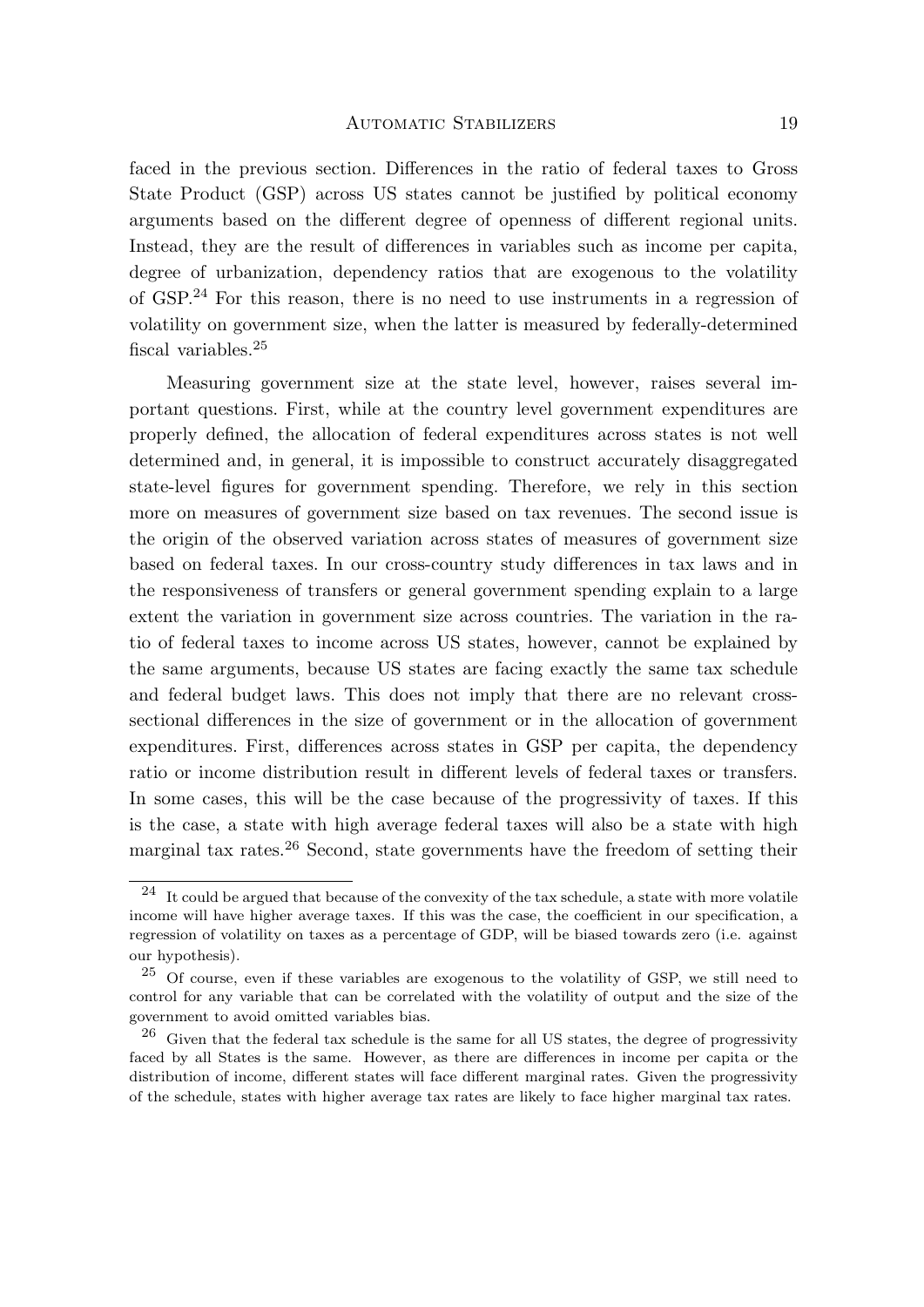state and local taxes and therefore their size. In a sense, the intranational data provides a more stringent test of the propositions stated in previous sections. By having only limited sources of variation of the explanatory variables we might face more difficulties finding any correlation between government size and volatility of business cycles. At the same time, this data set offers us the possibility of narrowing the range of plausible explanations, since documenting a negative correlation will put the progressivity of tax schedules as the primary candidate for explaining the stabilizing role of government size.

To further address this issue, and to be able to better relate our results to previous literature, we have compared our measures of government size at the state level to common estimates of automatic stabilizers, namely the elasticity of fiscal variables to income fluctuations. The recent literature on intranational risksharing has looked at the response of federal taxes and federal transfers to changes in income. Following Sorensen, Wu and Yosha (2000) we have constructed, for each U.S. state, a measure of the cyclical elasticity of federal taxes. For each state we have run regressions of the type

# $\Delta FT axes_{it} = \alpha_i + \beta_i \Delta gsp_{it} + \epsilon_{it}$

where  $FTaxes$  and gsp are federal taxes and gross state product.<sup>27</sup> The coefficient  $\beta_i$  has the interpretation of how cyclical federal taxes for different U.S. states. Is this coefficient related to our measures of government size? The answer is yes. Figure A1 in the appendix shows a scatterplot of both variables. There is a strong positive correlation, which indicates that, despite facing the same federal tax schedule, the cyclical sensitivity of taxes is different across states. More importantly, this elasticity is positively correlated with the ratio of federal taxes to GSP.<sup>28</sup> Therefore, we feel that our measures of size of the government are capturing relevant differences of fiscal variables at the state level, which are related to traditional measures of automatic stabilizers. This evidence is consistent with the results of van den Noord (2000) for OECD economies and it is supportive of the interpretation of government size as a proxy for automatic stabilizers.

<sup>27</sup> For a more detailed analysis of the cyclical elasticity of different state fiscal variables, see Sorenssen, Wu and Yosha (2000). We recognize that the estimates from this regression will be consistent only as long as GSP is exogenous – something against which we have argued in Section 2. We report this regression here only for comparison of other measures of the sensitivity of fiscal variables to our measure of government size.

<sup>&</sup>lt;sup>28</sup> A regression of the estimated  $\beta_i$ 's on the ratio of federal taxes to GSP produces a positive coefficient significant at the 1% significance level.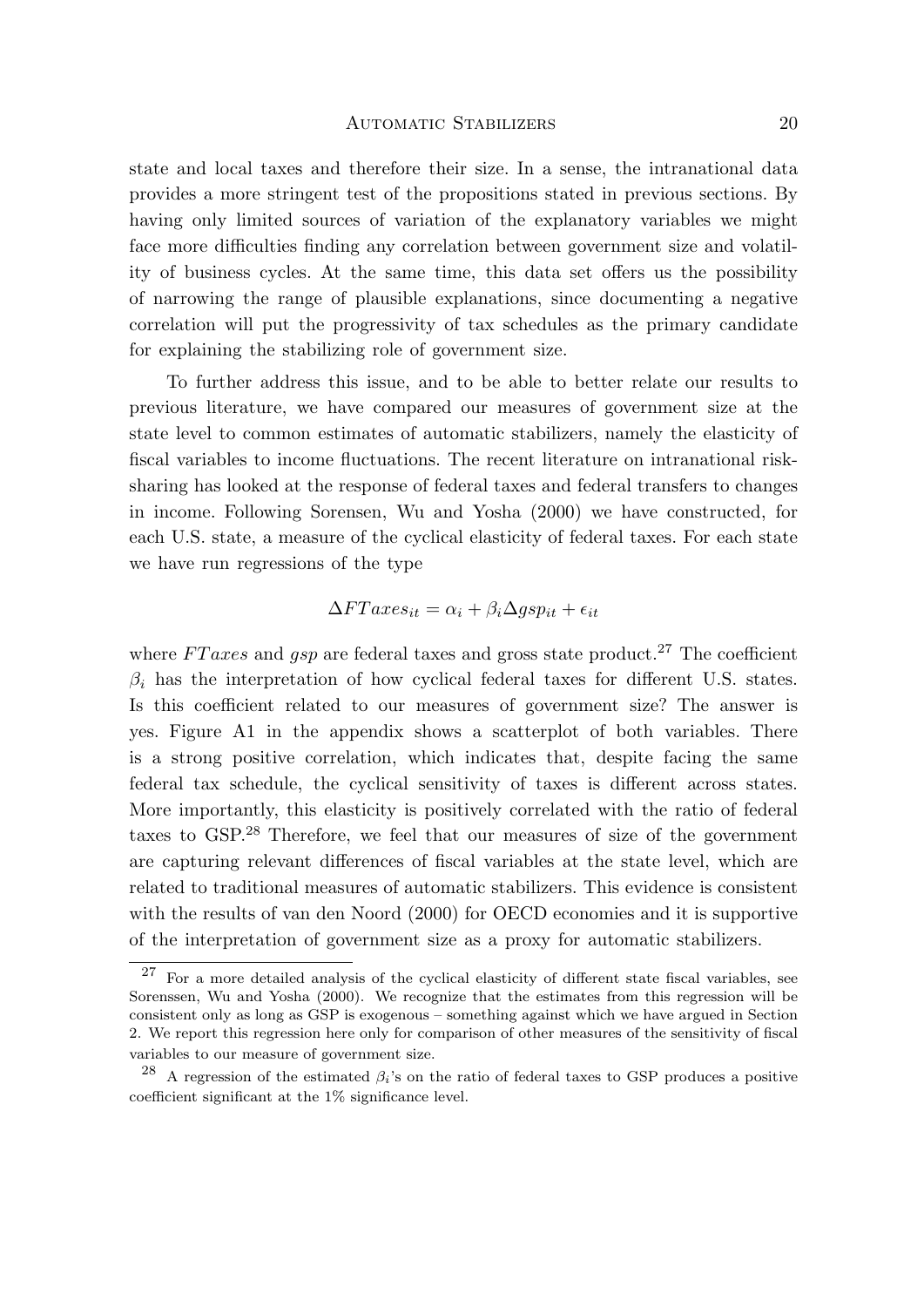## 4.2 Description of the Data

The dataset includes different measures of economic activity at the state level: gross state product (GSP), disposable state income (DSI), retail sales (CONS) and manufacturing investment  $(INV).^{29}$  There are two levels of fiscal variables. At the federal level we have federal taxes (FTaxes) (divided into personal (FPTaxes) and non-personal taxes), federal transfers (FTransf) and federal grants (FGrants). At the state level, we have state and local taxes (STaxes) and state and local government consumption (SGCons). We measure all this variables as a ratio to gross state product.<sup>30</sup>

In the appendix, Table A.1 presents the average and the standard deviation over the sample period for all the measures of government size. The variable that more closely resembles the overall government size used in the international data is total taxes (federal taxes plus state and local taxes). The average size of total taxes (27.4%) is smaller than in the international data (35%), as the US is one of the countries in the sample with the smallest government. Also, the standard deviation is small (3.5% for the US states versus 7.4% for the OECD countries). Therefore, as suggested above, the range of the explanatory variable that we will use in our regressions is significantly smaller than in the international data. The reason is that a large part of the taxes are set at the federal level where there are no considerations of state preferences for larger governments or for more insurance as in the case of countries.

#### 4.3 Government size and Business Cycle Volatility

We now look at the relationship between different measures of government size and volatility of business cycles. Following our analysis of the international data, we run regressions of business cycle volatility on government size.

We start with the most general measure of government size: total taxes as percentage of GSP. This includes federal, state and local taxes. Figure 3 plots the volatility of GSP growth rates against this measure of government size. The

 $^{29}\,$  In all our regressions we include 48 states. Hawaii and Alaska are excluded from our sample. Consumption is not available at the state level. Following Asdrubali, Sorenssen and Yosha (1996) we approximate state consumption by retail sales. Retail sales are rescaled to that the aggregate of state consumption corresponds to US consumption.

 $30$  Using any other measure of economic activity in the denominator, such as state income, has no effect in any of the results. We use GSP to be as close as possible to the analysis of international data.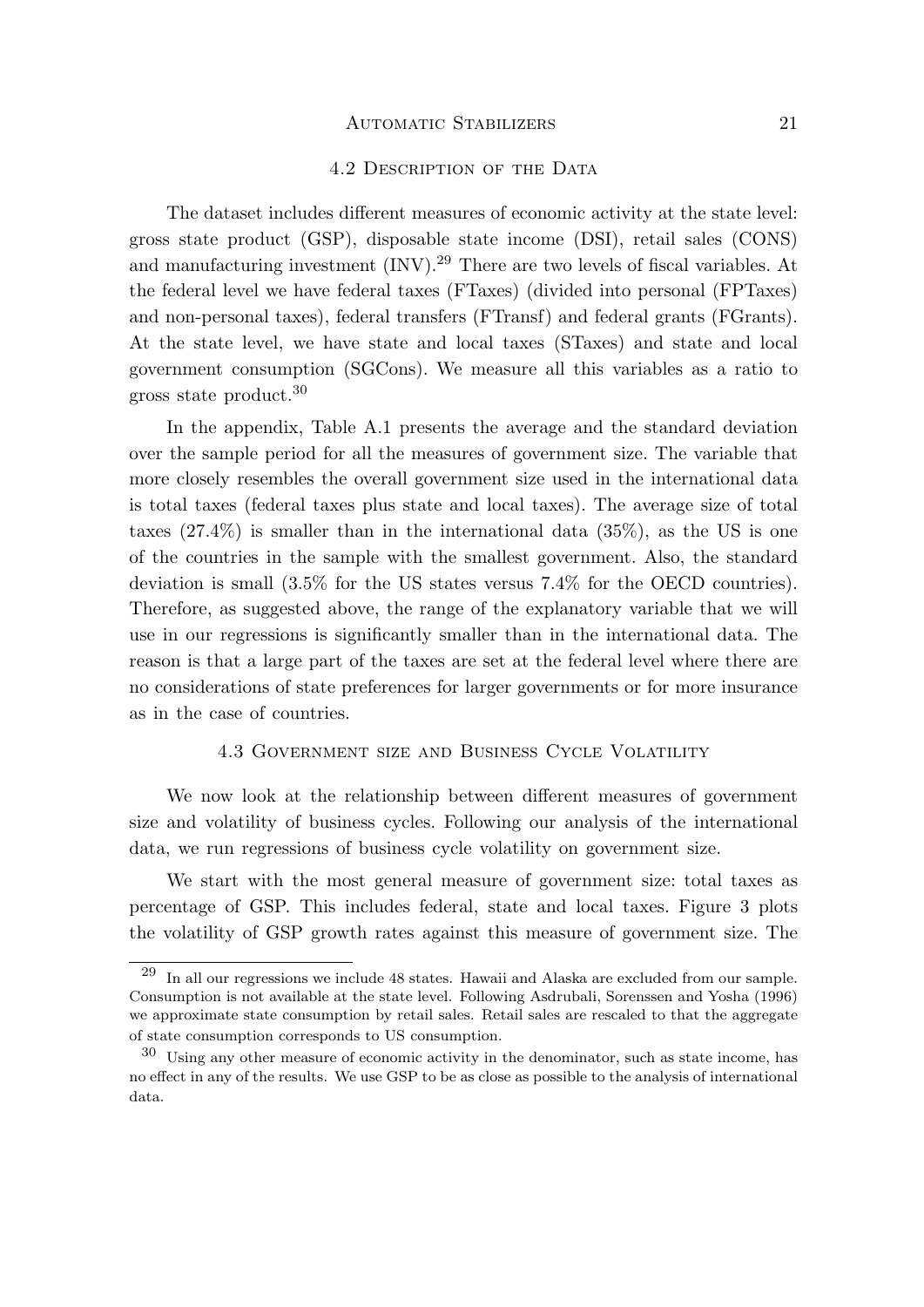negative correlation is evident from the scatter plot.

## [Insert Figure 3 here]

Table 6 presents the results of a regression of volatility on government size measured by taxes as % of GSP. We obtain a negative and significant coefficient and a good fit (column (1)). The size of the coefficient (6.08) is significantly larger than in the international data. The other columns display regression results when we introduce the controls, which were motivated in Section 3. The first three controls are GSP, GSP per capita (GSPpc), and growth (Growth6390), all of them measured as the average over the full sample. $31$  In all cases, the coefficient on government size (taxes) is highly significant and its size is practically unchanged from the first regression.

In the regression of column (6) we introduce two controls that capture differences in the production structure of US states. The first one is the share of manufacturing in GSP (Manuf), the second one is an index of specialization (SPEC) based on Krugman (1991) and similar to the one used for the OECD countries.<sup>32</sup> The coefficient on government size is still significant although its magnitude is now smaller  $(3.4)$  and closer to the results of the international data set.<sup>33</sup>

The last column of Table 6 introduces two controls related to state fiscal variables. The first one is a measure of state debt (Debt), the second one is an index of fiscal restrictions at the state level  $(FRestrict).<sup>34</sup>$  The coefficient on taxes is, once again, significant and broadly consistent, in size, with the other columns.<sup>35</sup>

<sup>31</sup> Using initial values leads to almost identical results as the ones reported in Table 6.

<sup>32</sup> The appendix describes the construcion of this index.

<sup>33</sup> Although not reported in the table, we have also controlled for differences in income distribution across US states. Although the relationship between income distribution and GSP volatility is not obvious, we have included a measure of the state poverty rate in a regression similar to the ones presented in Table 6. The coefficient in government size is unchanged and the poverty rate enters with a negative coefficient, although not significant.

 $34$  We have used these two variables for thirty-eight states as averages over the period between 1981 and 1990. The construction of these variables is reported in Bayoumi, Goldstein and Woglom (1995). We would like to thank Xavier Debrun for giving us access to these data.

<sup>35</sup> As the scatter plot in Figure 3 indicates, there are some outliers in our sample. To confirm that our results are not driven by these outliers, we perform two sets of estimation. First, we removed the 5 states with the highest volatility (the number 5 is arbitrary and comes simply from visual inspection of Figure 3). The second, and more rigorous approach, was to use a version of the least absolute deviation (LAD) estimator, which is known to be a robust estimator. We replicated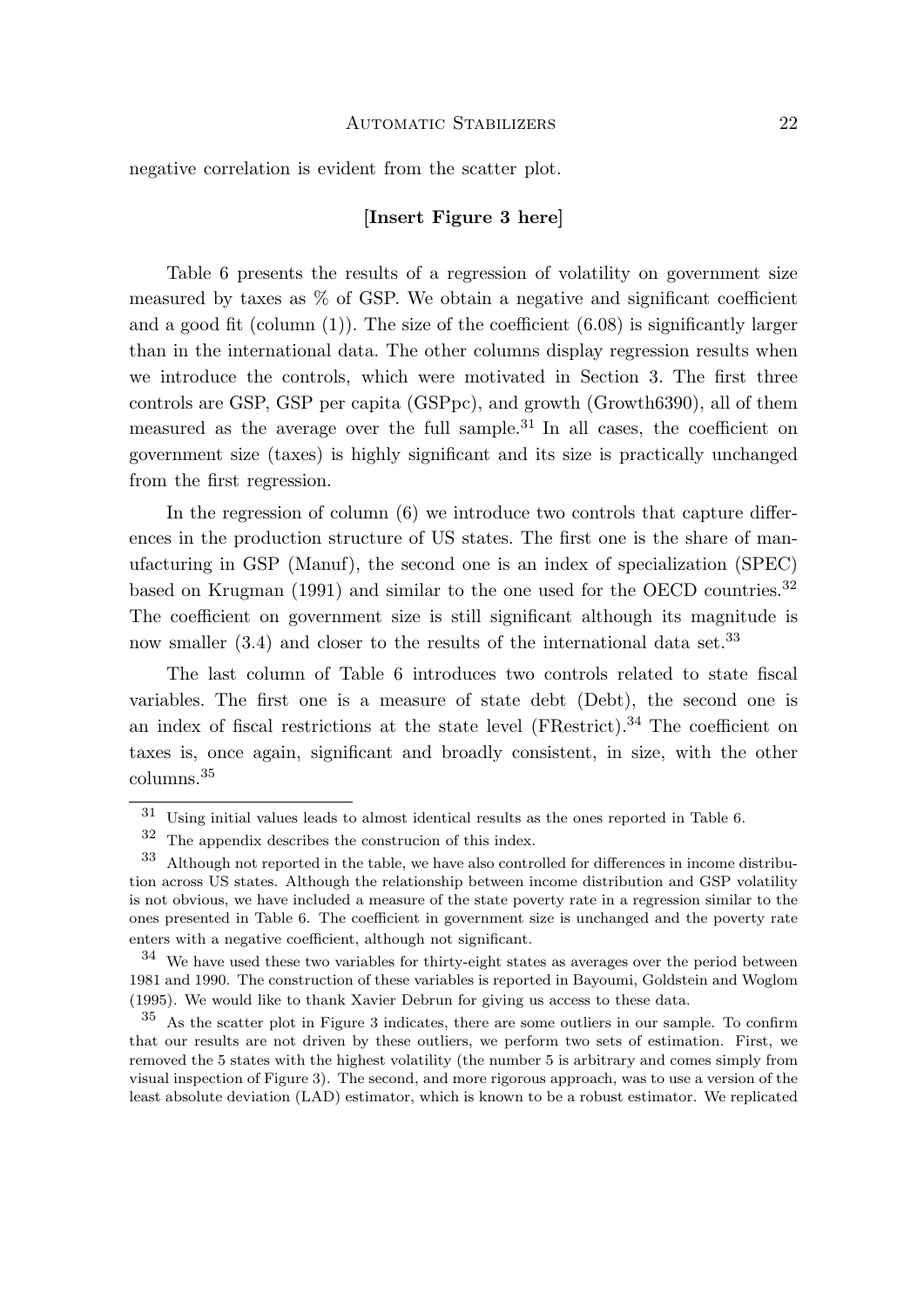|                | Dependent Variable: Std.Dev. Growth Rate of GSP    |           |           |                               |           |           |           |  |  |
|----------------|----------------------------------------------------|-----------|-----------|-------------------------------|-----------|-----------|-----------|--|--|
|                | (1)                                                | (2)       | (3)       | (4)                           | (5)       | (6)       | (7)       |  |  |
| <b>Taxes</b>   | $-6.084$                                           | $-5.096$  | $-6.708$  | $-5.832$                      | $-5.343$  | $-3.396$  | $-4.650$  |  |  |
|                | $(-3.58)$                                          | $(-3.66)$ |           | $(-4.53)$ $(-3.50)$ $(-5.90)$ |           | $(-3.06)$ | $(-3.38)$ |  |  |
| <b>GSP</b>     |                                                    | $-0.423$  |           |                               | $-0.576$  | $-0.258$  | $-0.650$  |  |  |
|                |                                                    | $(-2.36)$ |           |                               | $(-3.36)$ | $(-1.94)$ | $(-2.38)$ |  |  |
| GSPpc          |                                                    |           | $2.300\,$ |                               | 3.325     | 0.551     | 4.380     |  |  |
|                |                                                    |           | (1.83)    |                               | (3.67)    | (0.35)    | (2.75)    |  |  |
| Growth6390     |                                                    |           |           | $-0.289$                      | $-0.338$  | $-0.356$  | $-0.248$  |  |  |
|                |                                                    |           |           | $(-1.73)$                     | $(-1.76)$ | $(-1.73)$ | $(-1.26)$ |  |  |
| Spec           |                                                    |           |           |                               |           | 4.587     |           |  |  |
|                |                                                    |           |           |                               |           | (2.77)    |           |  |  |
| Manuf          |                                                    |           |           |                               |           | $-2.233$  |           |  |  |
|                |                                                    |           |           |                               |           | $(-0.77)$ |           |  |  |
| Debt           |                                                    |           |           |                               |           |           | $-0.270$  |  |  |
|                |                                                    |           |           |                               |           |           | $(-1.67)$ |  |  |
| FRestrict      |                                                    |           |           |                               |           |           | $-0.063$  |  |  |
|                |                                                    |           |           |                               |           |           | $(-1.38)$ |  |  |
| Adjusted $R^2$ | 0.221                                              | 0.298     | 0.260     | 0.246                         | 0.223     | 0.492     | 0.356     |  |  |
|                | $Ggeneral = 1069, 1000$ totalistics in noneatheres |           |           |                               |           |           |           |  |  |

Table 6. Volatility (GSP) and Government Size

Sample: 1963-1990. t-statistics in parentheses

Figure 4 studies the time variation of the coefficient on government size by running a sequence of rolling regressions with an eighteen-year window. Unlike in the international data, there seems to be evidence that the size of the coefficient has increased in absolute value over time. While there is no clear explanation for this time variation, we may point out that one has to be careful in interpreting this result because of the difficulties associated with measuring output volatility over short periods of time.

## [Insert Figure 4 here]

4.4 Alternative Measures of Volatility and Government Size

completely Table 6 using these two procedures and in all regressions the coefficient on government size was negative and statistically significant. The results are available from the authors.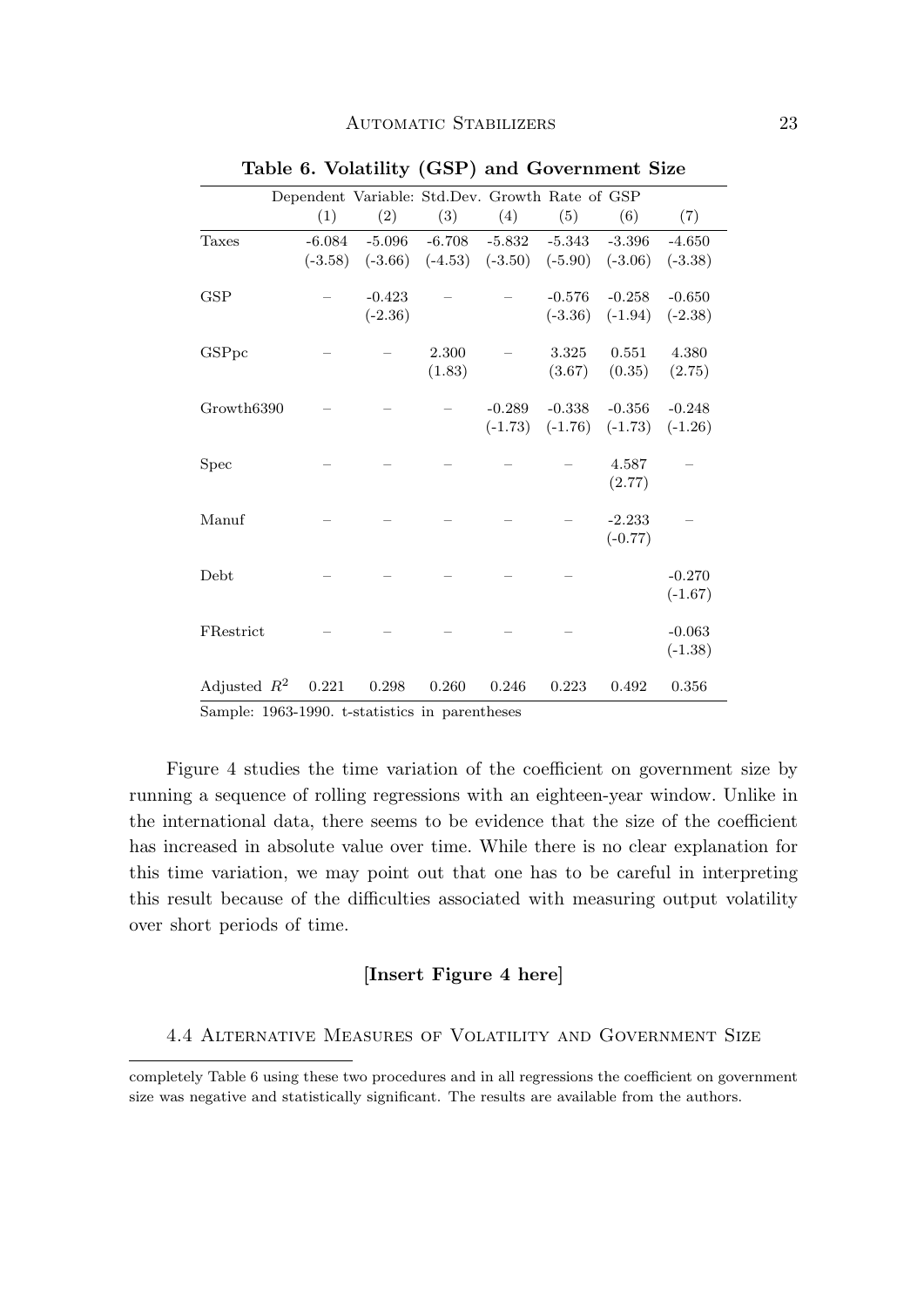Table 7 replicates the regressions of column (5) in Table 6 for different measures of government size and for different measures of volatility. The regression is

$$
Volatility_i = \alpha + \beta_1 Govt.Size_i + \beta_2 GSP_i + \beta_3 GSPPC_i + \beta_4 Growth 6390_i + \epsilon_i
$$

As measures of volatility we look at the standard deviation of the growth rate of GSP, disposable state income (DSI), consumption (CONS), and investment (INS). As measures of government size we consider various taxes: total (Taxes), personal (PTaxes), federal (FTaxes), state and local (STaxes), personal state and local (SPTaxes); as well as federal grants (FGrants), federal transfers (FTransf), and state and local government consumption (SGCons). We only report the size and significance of the coefficient on government size  $(\beta_1)$ .

Focusing on the first column, we can see the effects of different measures of government size on the volatility of GSP. The first row in that column reports the same coefficient as in column (5) of Table 6 where government size was measured as total taxes. In all other cases except for federal grants and local and state government consumption, the sign of the coefficient is negative. The most significant coefficient (and also the best fit in the regression) corresponds to the case where government size is measured as total personal taxes. It is interesting to notice that for those variables that are not part of the federal tax system and that can be considered more discretionary and state specific, we find insignificant coefficients (for example federal grants or state and local government consumption). A possible explanation for why federal grants or state and local government consumption do not display a significant correlation with measures of volatility could be related to the issue of reverse causality. While in the case of federal taxes or transfers, it is dificult to argue that their size is determined by the volatility of a state business cycle (given that they are determined by a common federal tax system), in the case of federal grants or state and local expenditures, there is certainly more discretion. As a result, their values are more dependent on state-specific economic conditions, among which volatility might be an important factor. One can also argue that because of this discretionary element, their response to cyclical changes are less pronounced that in the case of personal taxes or transfers and, as a result, they play less of a role as automatic stabilizers.

What about different measures of volatility? Columns (2) to (4) report the re-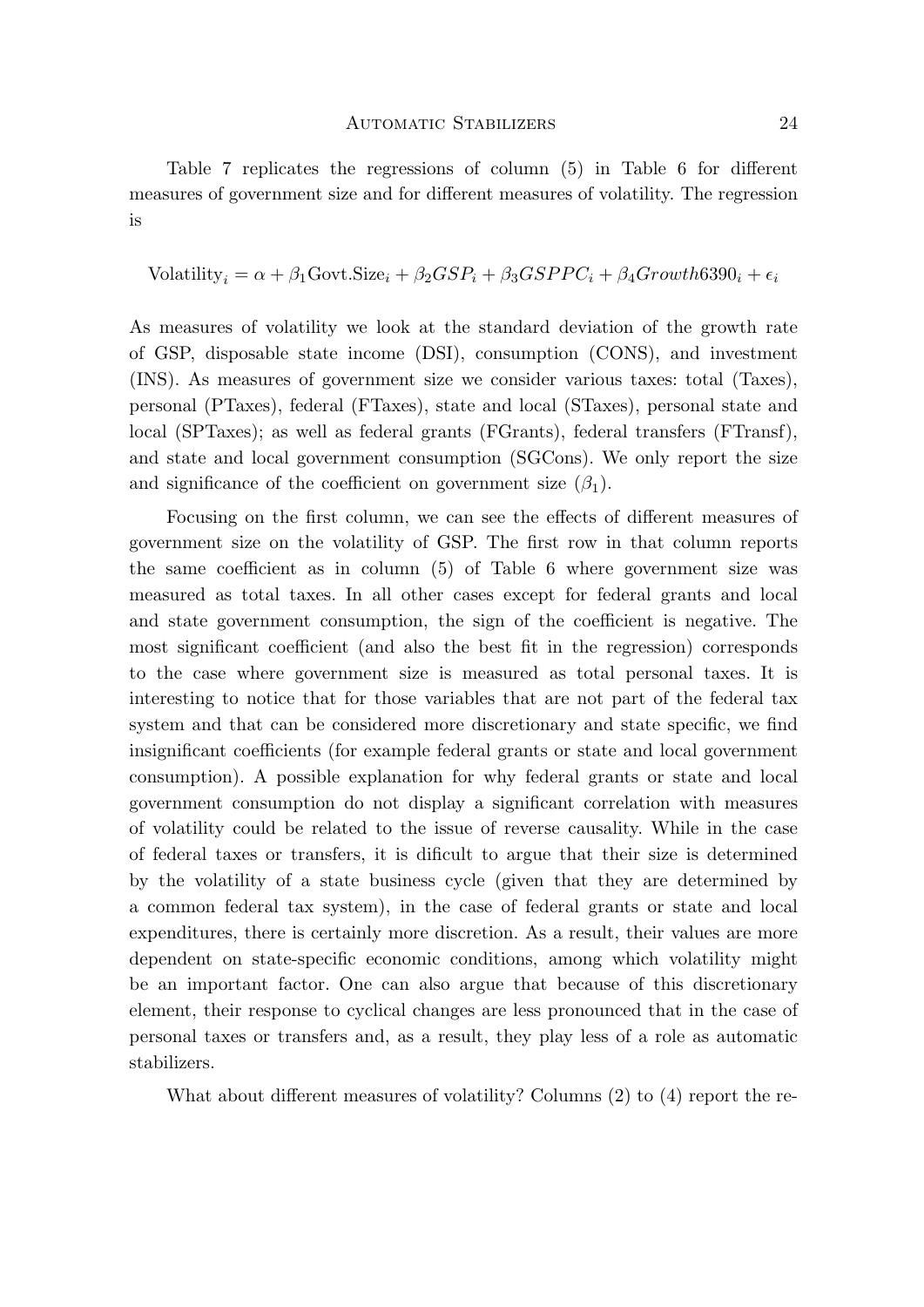|                         | GSP       | DSI       | <b>INV</b> | CONS      |
|-------------------------|-----------|-----------|------------|-----------|
|                         | (1)       | (2)       | (3)        | (4)       |
| Taxes                   | $-5.343$  | $-2.007$  | $-29.338$  | $-1.709$  |
|                         | $(-5.91)$ | $(-2.90)$ | $(-3.28)$  | $(-1.06)$ |
| PTaxes                  | $-4.197$  | $-2.045$  | $-25.024$  | $-1.223$  |
|                         | $(-6.17)$ | $(-3.08)$ | $(-4.14)$  | $(-1.15)$ |
| FTaxes                  | $-4.827$  | $-2.035$  | $-30.477$  | $-1.631$  |
|                         | $(-5.89)$ | $(-3.24)$ | $(-3.773)$ | $(-1.07)$ |
| FPTaxes                 | $-3.854$  | $-1.865$  | $-23.257$  | $-1.035$  |
|                         | $(-4.86)$ | $(-3.05)$ | $(-3.72)$  | $(-0.88)$ |
| $\operatorname{STaxes}$ | $-3.165$  | $-0.753$  | $-9.809$   | $-0.926$  |
|                         | $(-3.47)$ | $(-1.28)$ | $(-1.56)$  | $(-1.02)$ |
| SPTaxes                 | $-0.753$  | $-0.375$  | $-4.613$   | $-0.304$  |
|                         | $(-3.38)$ | $(-2.11)$ | $(-3.13)$  | $(-1.28)$ |
| <b>FGrants</b>          | 0.400     | 0.028     | 18.694     | 1.213     |
|                         | (0.45)    | (0.06)    | (3.15)     | (1.35)    |
| FTransf                 | $-3.185$  | $-1.524$  | $-7.447$   | 0.650     |
|                         | $(-2.19)$ | $(-1.62)$ | $(-1.07)$  | (0.67)    |
| SGCons                  | 0.530     | 1.883     | 13.582     | 0.305     |
|                         | (0.34)    | (1.72)    | (1.81)     | (0.32)    |

Table 7. Volatility (GSP) and Government Size

Sample: 1963-1990. t-statistics in parentheses All regressions include an intercept and controls. See text for details.

sults using as dependent variable different measures of the volatility of economic fluctuations. While in the international data we could look at private output (measured as output minus government spending), at the state level we cannot construct that measure and we have to rely on partial measures of some components of private output. The results are consistent with our previous estimates. First, we find a very good fit and a highly significant coefficient when we use the standard deviation of manufacturing investment growth rates as a measure of volatility. This confirms, as with the international data, that the effect on volatility is not simply coming from the fact that the government is absorbing a larger share of production.

Second, using the volatility of disposable state income as a measure of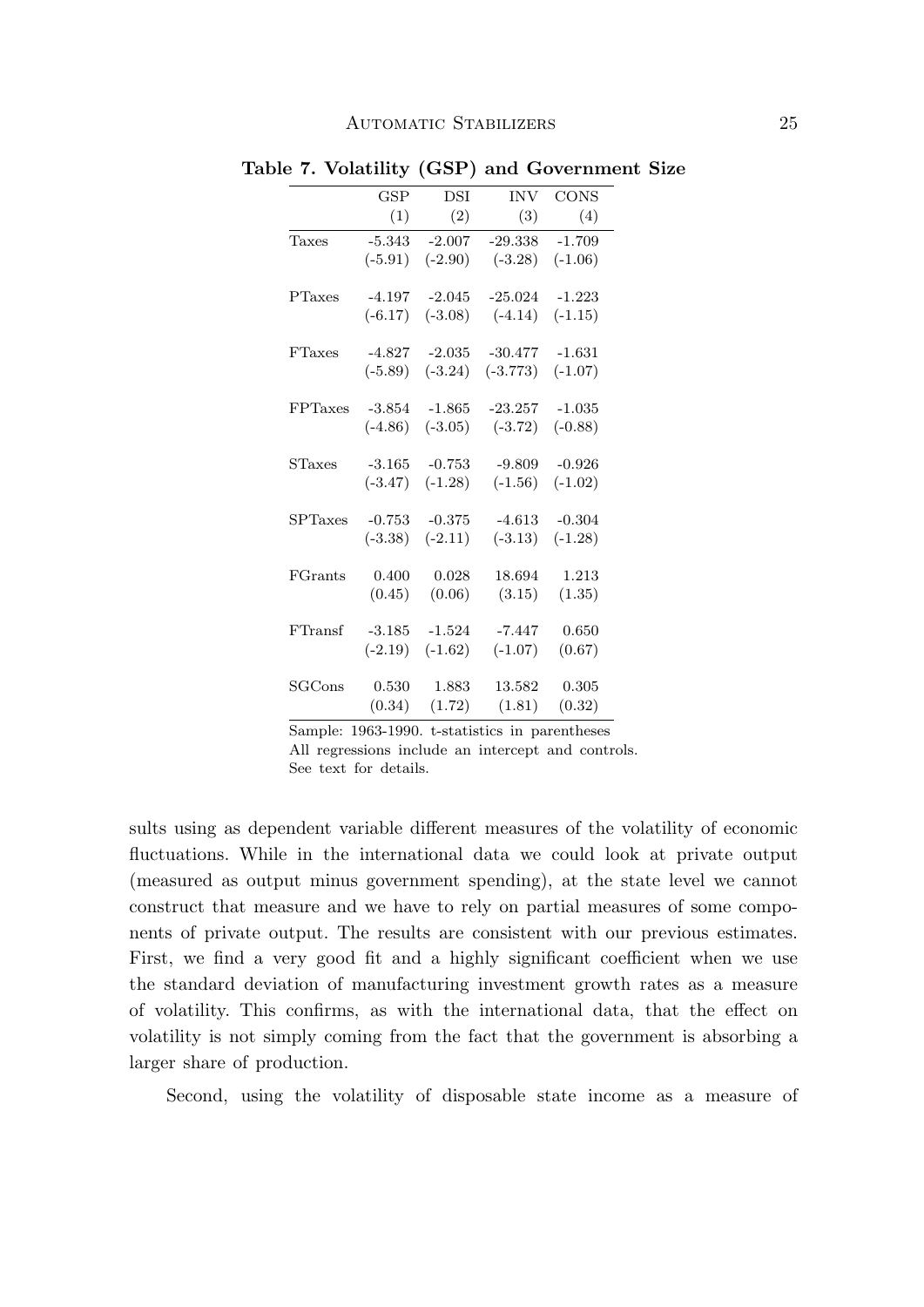macroeconomic stability, we document that the stabilizing effects are smaller in magnitude although they are still consistently negative and significant. Once again, personal taxes stand out as the variable that produces the best result in terms of significance. In the case of consumption, none of the measures of government size are significant. This surprising result can be partially explained by the fact that we are using retail sales as an approximation to state consumption.

Interestingly, there are two variables that appear as positive and significant in most of the regressions, namely federal grants and state and local government consumption. One has to take these results with great care because they are not robust to the introduction of additional fiscal variables in these regressions. For example, if we introduce total taxes and federal transfers in the same regression as federal grants, the coefficient on federal grants becomes negative, although insignificant.

# 5 Interpreting the Results

In the previous two sections we have found that there is a strong and negative correlation between government size and the volatility of business cycles both across countries and across US states. How do we interpret these results? What do we learn about the stabilizing role of fiscal policy? First of all, we find that the robustness of our central result to different specifications, controls and samples suggests that this relationship is a fundamental one that needs to be taken into account when testing alternative theories of the effects of fiscal policy and, more generally, of the business cycle. Once this fact is accepted, the remaining question is what lies behind government size. Why is it that large governments are able to stabilize the economy? Here, our interpretation will be more tentative as we cannot possibly discriminate between some of the alternative explanations but the evidence is certainly suggestive of the possible mechanisms behind our estimates.

Table 8 provides a summary of the economic significance of our results and compares the implied stabilizing role of different components of fiscal policy. The coefficients of Tables 5 and 7 are not directly comparable because the explanatory variables are in logs. To make coefficients comparable, in Table 8 we calculate the effect on volatility of increasing each of the measures of government size by 1% of GSP (or GDP). Across different fiscal variables we see that personal taxes and transfers have the largest effect in the intranational data. Also, in the international sample, although the estimated effect of indirect taxes is larger than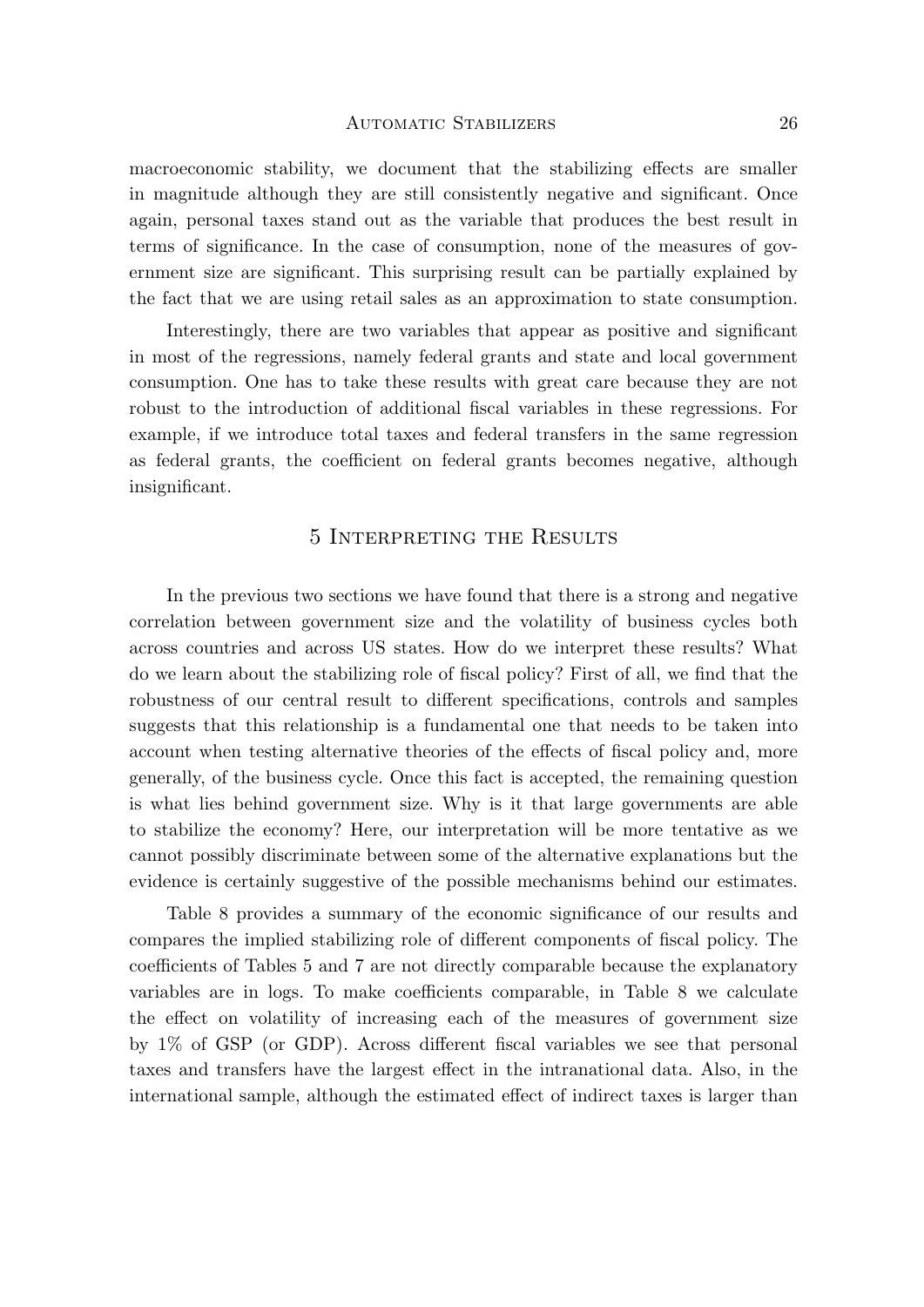| Intranational   |         | International  |         |  |  |
|-----------------|---------|----------------|---------|--|--|
| Taxes           | $-0.21$ | Taxes          | $-0.07$ |  |  |
| <b>PTaxes</b>   | $-0.42$ | Direct Taxes   | $-0.08$ |  |  |
| <b>F</b> Taxes  | $-0.28$ | Indirect Taxes | $-0.10$ |  |  |
| <b>FPTaxes</b>  | $-0.47$ | Transfers      | $-0.07$ |  |  |
| <b>STaxes</b>   | $-0.38$ | Spending       | $-0.08$ |  |  |
| <b>SPTaxes</b>  | $-0.39$ |                |         |  |  |
| <b>F</b> Transf | $-0.38$ |                |         |  |  |
| <b>FGrants</b>  | 0.14    |                |         |  |  |
| SGCons          | 0.04    |                |         |  |  |

| Table 8. Change in Volatility (GSP or GDP) |  |
|--------------------------------------------|--|
| as a result of a $1\%$ increase in         |  |

that of direct taxes, this coefficient is insignificant in the regressions of Table 5.

These results lend support to the traditional Keynesian view of automatic stabilizers. Fiscal policy has a stabilizing role on output fulctuations. This role goes beyond the smoothing of disposable income and consumption as it also affects the volatility of GDP (or GSP) itself. Our results also indicate that the size of the budget is key to understanding the stabilizing effects of fiscal policy. Traditionally, the stabilizing role of fiscal policy has been associated to the size and volatility of the budget deficit and not the budget itself. Although, as we have argued before, there is evidence that overall size and responsiveness of fiscal variables are strongly correlated, our results raise the question whether the size of governments is important in itself. Finally, the results of Table 8, provide evidence in favor of the hypothesis that personal taxes and transfers are the most efficient tools to smooth disposable income.

Can these results be reconciled with a market-clearing model of the business cycle? As shown in Gali (1994), a standard RBC model cannot replicate the strong negative correlation between government size and volatility of output fluctuations. However, in Gali (1994) important aspects of fiscal policy, such as progressivity or countercyclical transfers, are ignored. Introducing progressive taxation will change both the distortionary effects of taxes as well as the intertemporal incentives to work and could provide avenues through which more progessive tax schedules reduce the response of labor supply to technology shocks.

An interesting fact is that the stabilizing effect in the intranational data is much larger than for the OECD economies.<sup>36</sup> This is consistent with the results

<sup>36</sup> This difference would be smaller had we used the coefficient of the regression where controls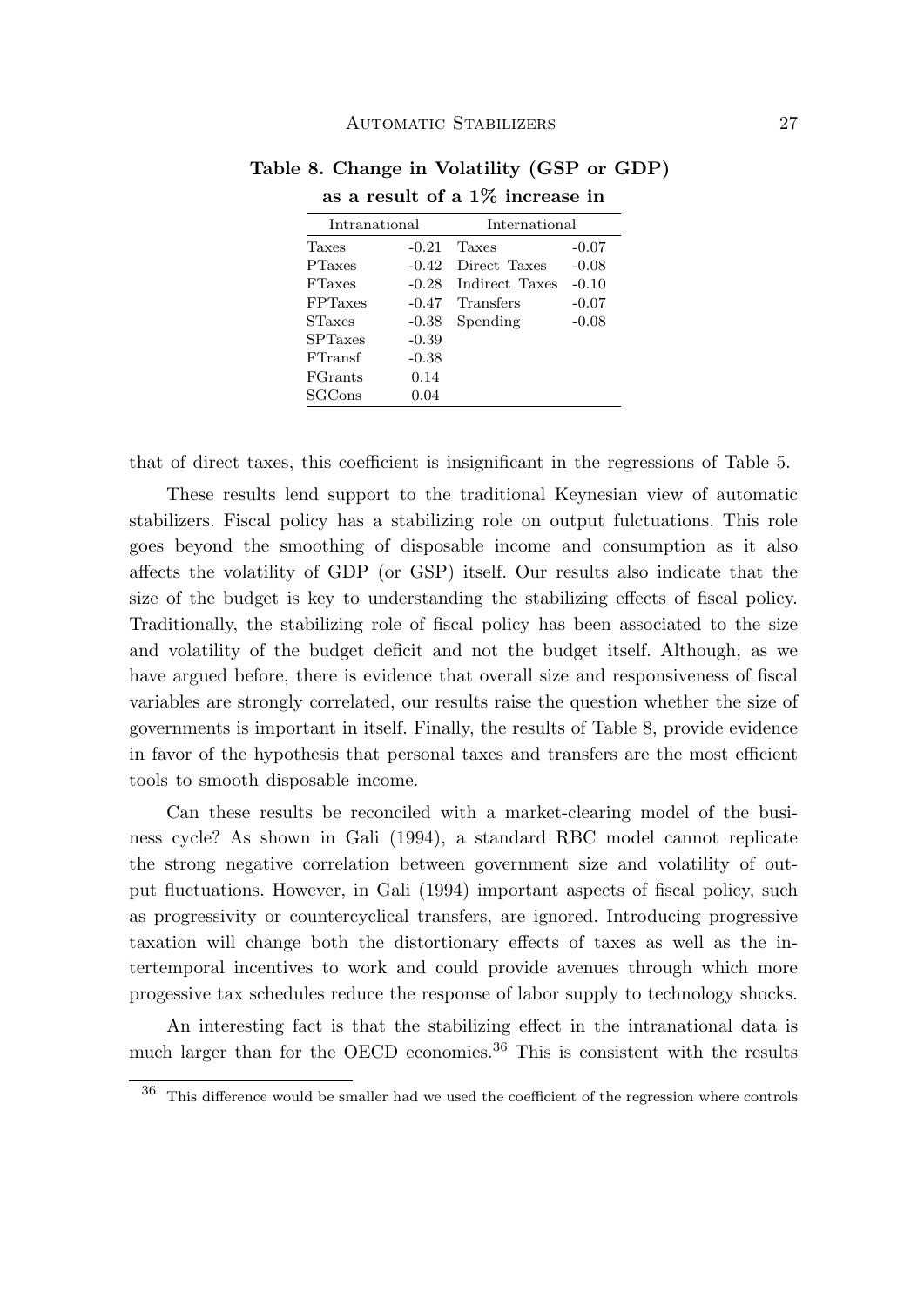of Bayoumi and Masson (1998) where it is argued (and documented) that stabilization policies associated to a fiscal federation are more effective because they do provide true insurance across regional units and go beyond the stabilization of disposable income achieved through a countercyclical fiscal budget at the national level. This is further corroborated by the fact that the effect of federal personal taxes is higher than the effect of state personal taxes. According to this logic, the large estimate for state taxes might look somewhat surprising. However, this result might be due to the fact that state taxes acts as a proxy for total taxes. In fact, if we include both federal and state taxes in the same regression, the coefficient on state taxes becomes insignificant and three times smaller in size.

# 6 Conclusions

The role of fiscal automatic stabilizers has recently received much attention in the public debates around the issues of the Balanced Budget Amendment in the US and the need for a fiscal federation in the EMU area. Although recent research on the risk-sharing role of the federal budget has produced evidence on how federal taxes and transfers help smoothing fluctuations in income, the issue of the effects of automatic stabilizers on the overall volatility of the economy has not been dealt with.

In this paper we present evidence that there is a strong negative correlation between government size and the volatility of business cycles across OECD countries. This effect is not simply due to the fact that government expenditures are more stable than private expenditures and, as a result, large governments are associated to a less volatile GDP. The negative relationship is also present when we look at private output.

The simple estimate of the negative correlation between government size and volatility of GDP among OECD countries can be criticized because of reverse causality arguments. The reverse causality originates in the possibility that more volatile economies have larger governments in order to insure them against additional risk.<sup>37</sup> When we account for possible endogeneity, we find that the sta-

for sectoral specialization were introduced (column (6) in Table 6). In that case, an increase in one percentage point of the taxes-to-GSP ratio in the intranational data would result in a reduction of 0.13 in the volatility of GSP, an estimate that is closer to the one of the OECD economies (0.07).

<sup>37</sup> Rodrik (1998) suggests this argument as an explanation of why more open economies have bigger governments.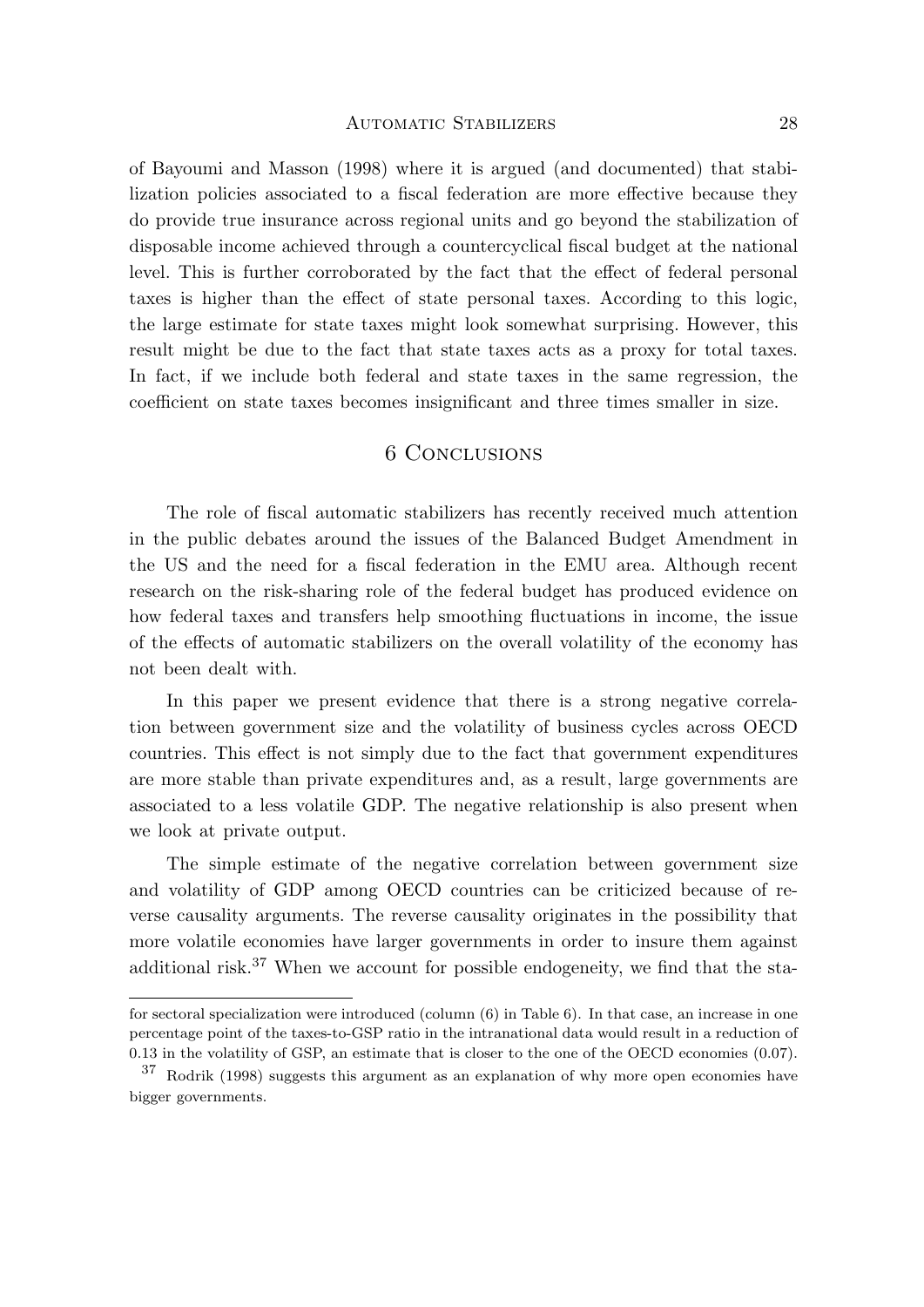bilizing effect of government size becomes more significant and larger in absolute value.

We then turn to the analysis of US states. The advantage of US states data is that some of the endogeneity problems of the international evidence are not present as federal fiscal variables are determined by the central government. Also, because US states share common institutions, labor markets and federal tax laws, we can better isolate the direct effect of government size on volatility. The results confirm the negative correlation reported for the OECD countries. States with larger taxes-to-GSP ratios display less volatile business cycles. The effects are significant and large. Interestingly, the size of the coefficient in the regressions for the US states are larger than the coefficient for the OECD countries. For the US states, we also study the role of the different components of fiscal policy at both the federal and local level. We find that personal taxes (federal or state and local) display the most negative and significant correlation with GSP volatility. This is consistent with the findings from the international sample where direct taxes had a more significant effect on volatility than indirect taxes.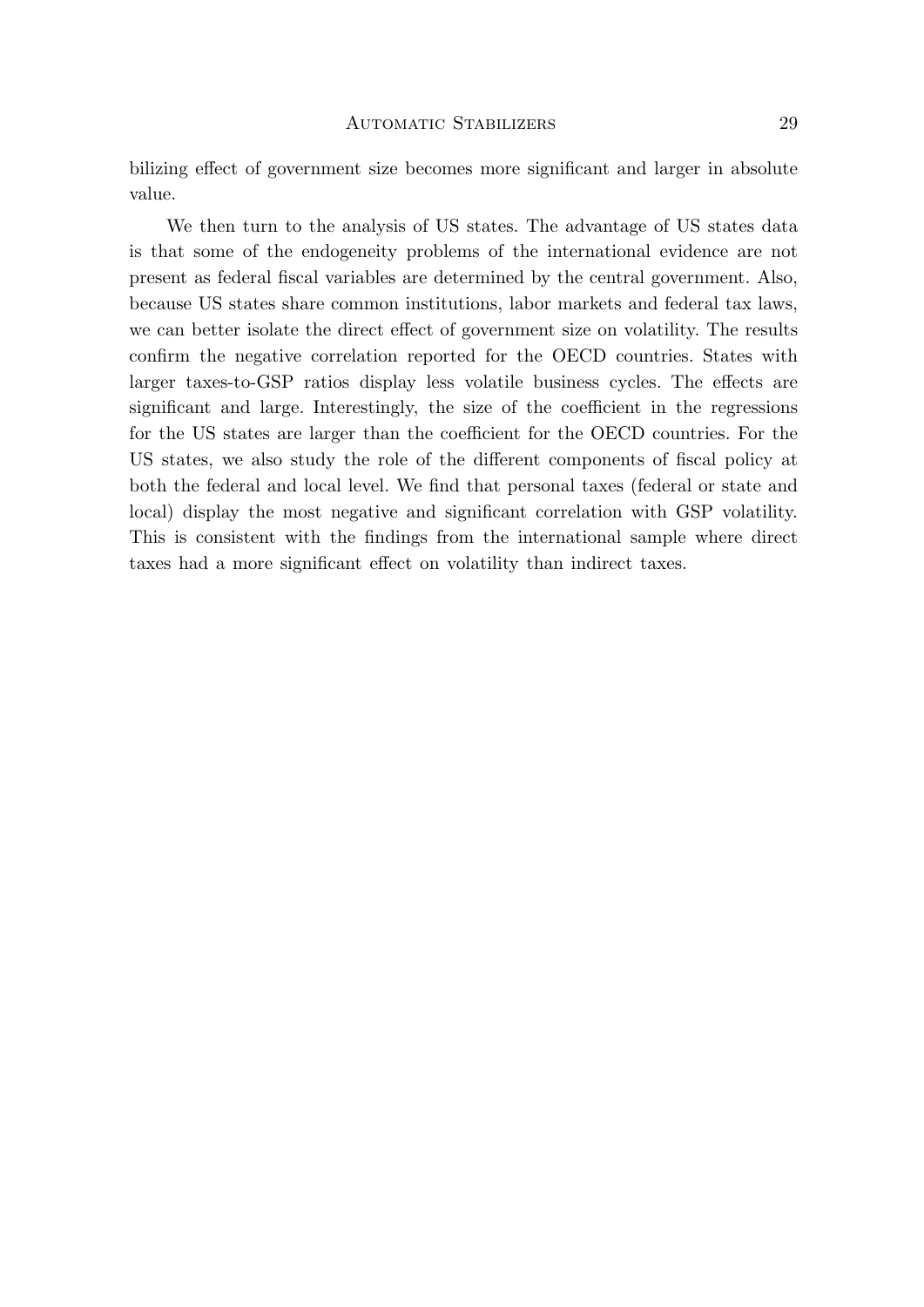# 7 References

Acemoglu, Daron and Fabrizio Zilibotti (1997). "Was Prometheus Unbound by Chance? Risk, Diversification, and Growth". Journal of Political Economy, 105(4).

Alesina, Alberto and Enrico Spolaore (1997). "On the Number and Size of Nations". Quarterly Journal of Economics, 21.

Alesina, Alberto, Enrico Spolaore and Romain Wacziarg (1997). "Economic Integration and Political Disintegration". NBER Working Paper, 6163.

Alesina, Alberto and Romain Wacziarg (1998). "Openness, Country Size and Government". Journal of Public Economics, 69.

Asdrubali, Pierfederico, Bent E. Sorensen and Oved Yosha (1996). "Channels of Interstate Risk Sharing: United States 1963-1990". Quarterly Journal of Economics, 111(4).

Athanasoulis, Stefano and Eric van Wincoop (1998). "Risksharing within the United States: What have Financial Markets and Fiscal Federalism Accomplished" Federal Reserve Bank of New York Research Papers, 9808.

Baxter, Marianne and Robert G. King (1993). "Fiscal Policy in General Equilibrium". American Economic Review, 83(3).

Bayoumi, Tamim, Morris Goldstein and Geoffrey Woglom (1995), "Do Credit Markets Discipline Sovereing Borrowers? ". Journal of Money, Credit and Banking.

Bayoumi, Tamim and Paul R.Masson (1996), "Fiscal Flows in the United States and Canada: Lessons for Monetary Union in Europe". European Economic Review, 39.

Bayoumi, Tamim and Paul R.Masson (1998), "Liability-Creating versus Nonliability-Creating Fiscal Stabilisation Policies: Ricardian Equivalence, Fiscal Stabilisation, and EMU ". Economic Journal, 108 (449).

Clark, Todd and Eric van Wincoop (1999). "Borders and Business Cycles" Federal Reserve Bank of New York Mimeo.

DeLong, Bradford and Lawrence H.Summers (1986), "Cyclical Variability of Economic Activity in the United States" in American Business Cycle, Edited by Robert J.Gordon, NBER and University Chicago Press.

EC Commission (1977), Report of the Study Group on the Role of Public Finance in European Integration (MacDougall Report), Brussels.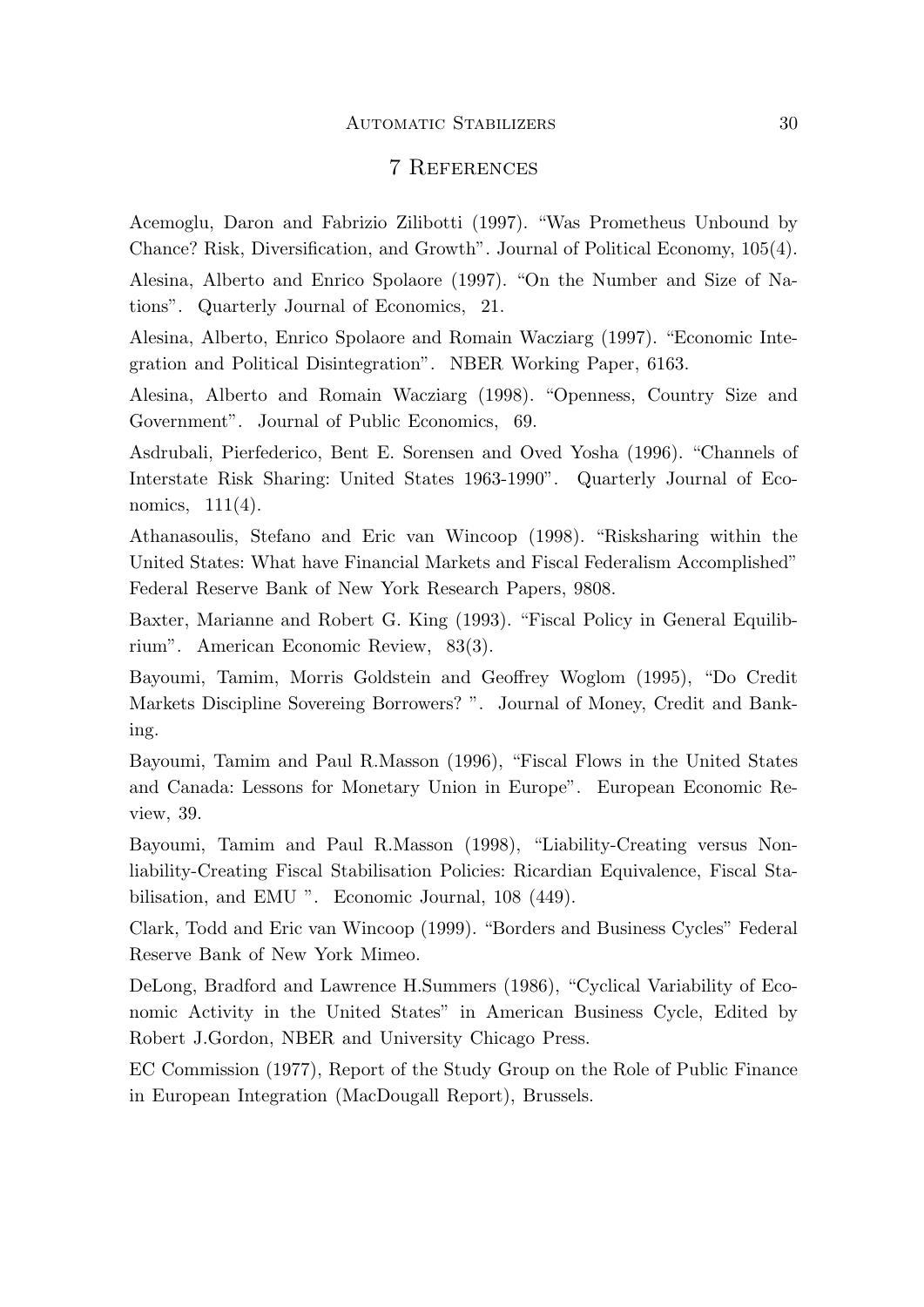Eichengreen, Barry and Charles Wyplosz (1998). "The Stability Pact: More than a Minor Nuisance?" Economic Policy, 26.

Fatás, Antonio (1998). "Does EMU Need a Fiscal Federation?" Economic Policy, 26.

Frankel, Jeffrey and Andrew Rose (1998), "The Endogeneity of the OCA criteria". Economic Journal, 108 (449).

Galí, Jordi (1994), "Government Size and Macroeconomic Stability". European Economic Review, 38.

Krugman, Paul (1991), Geography and Trade. MIT Press, Cambridge.

OECD (1984), "Tax Elasticities of Central Government Personal Income Tax Systems". OECD Studies in Taxation, OECD, Paris.

Persson, Torsten and Guido Tabellini (1998), "The Size and Scope of Government with Rational Politicians", NBER Working Paper.

Rodrik, Dani (1998), "Why Do More Open Economies Have Bigger Governments", Journal of Political Economy, .

Sachs, Jeffrey and Xavier Sala-i-Martin (1992), "Fiscal Federalism and Optimum Currency Areas: Evidence from Europe and the United States". In Matthew Canzoneri, Vittorio Grilli, and Paul Masson, eds. Establishing a Central Bank: Issues in Europe and Lessons from the U.S.

Sorensen,Bent E. Lisa Wu and Oved Yosha (2000). "Output Fluctuations and Fiscal Policy: U.S. State and Local Governments 1978-1994". Manuscript, Tel Aviv University.

von Hagen, Jürgen (1992). "Fiscal Arrangements in a Monetary Union: Evidence from the US". In Don Fair and Christian de Boissieux, eds., Fiscal Policy, Taxes, and the Financial System in an Increasingly Integrated Europe. Kluwer Academic Publishers.

van den Noord, Paul (2000). "The Size and Role of Automatic Fiscal Stabilizers in the 1990s and Beyond". OECD Working Paper, ECO/WKP 2000 (3).

Woodford, Michael (1999). "Revolution and Evolution in Twentieth-Century Macroeconomics". Manuscript, Princeton University.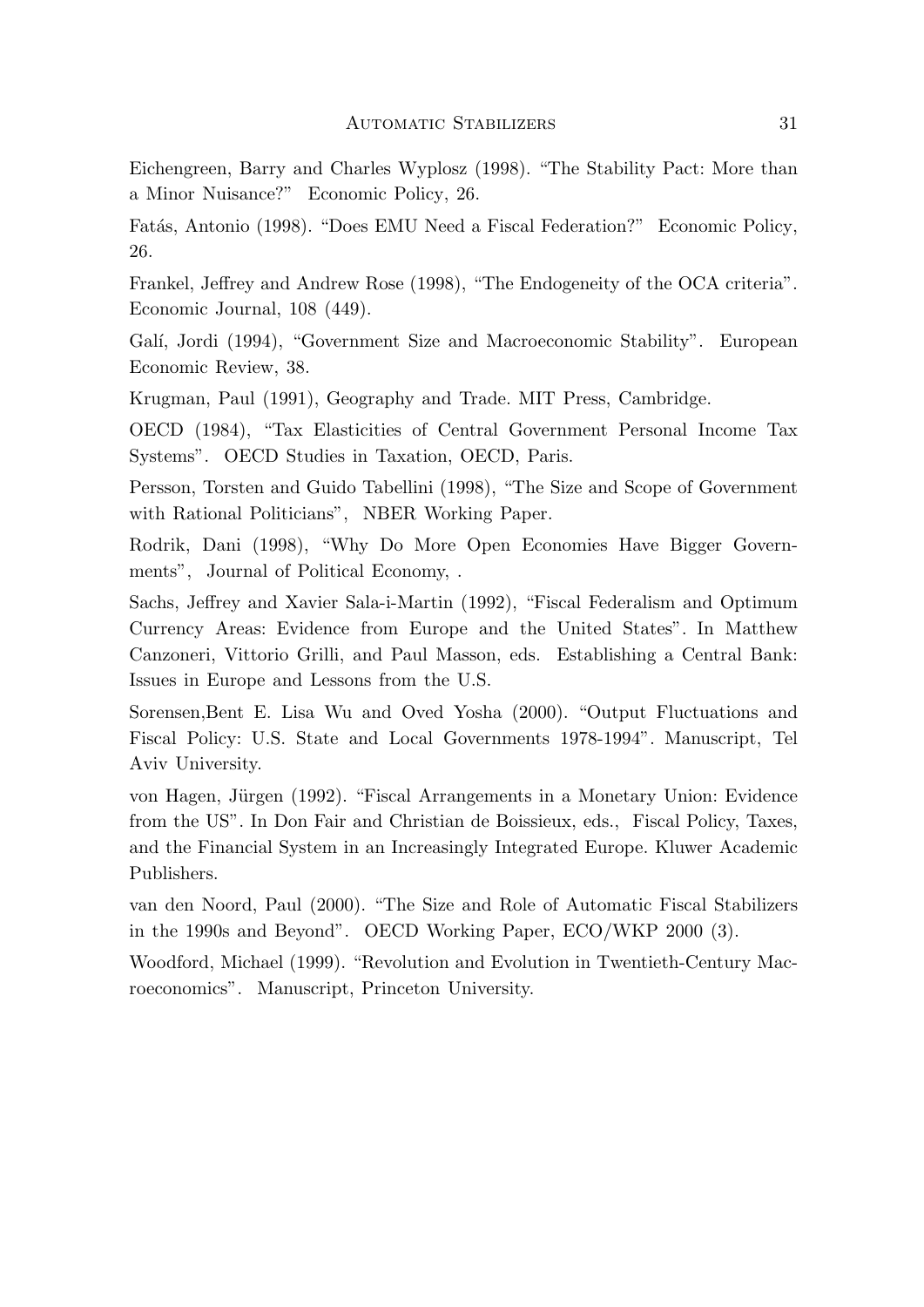# 8 Appendix

## DATA SOURCES.

Fiscal and National Account Variables, OECD. All data from the OECD economic outlook. Original codes and definition of constructed variables.

CGNW= Government Consumption (non-wages)  $CGW = Government Consumption (wages)$ IG = Government Gross Investment TSUB = Subsidies SSPG = Social Security Transfers Paid by the Government TRPG = Other Transfers Paid by the Government TY = Direct Taxes TIND = Indirect Taxes TRRG = Transfers Received by Government KTRRG = Capital Transfers Received by Government RESTG = Other capital Transfers GNINTP = Net Interest Payments on Government Debt YPEPG = Income Property Paid by Government YPERG = Income Property Received by Government CFKG = Consumption of Government Fixed Capital NLG = Net Lending by Government CPAA = Private Consumption  $GDP = Gross$  Domestic Product PGDP = Deflator of GDP YDH = Household Disposable Income  $G = EXPENDITURES = CGNW + CGW + IG + TSUB + SSPG + TRPG$  $REVENUES = SSRG + TY + TIND + TRRG$  $TRANSFERS = TSUB + SSPG + TRPG$ 

Fiscal and National Account Variables, US states. Data from the US states has been kindly provided to us by Bent Sorensen and Oved Yosha and the original sources are described in detail in Asdrubali, Sorensen and Yosha (1996). Data on state manufacturing capital expenditures has been provided by Stefano Athanasoulis and Eric van Wincoop. The original sources are described in detail in Athanasoulis and van Wincoop (1998).

Debt and Fiscal Restrictions, US states. Both series are from Bayoumi, Goldstein and Woglom (1995) and they are only available for 39 states. They refer to the average over the period 1981 to 1990. We would like to thank Xavier Debrun for giving us access to these variables.

Specialization Index. The index of specialization is based on Krugman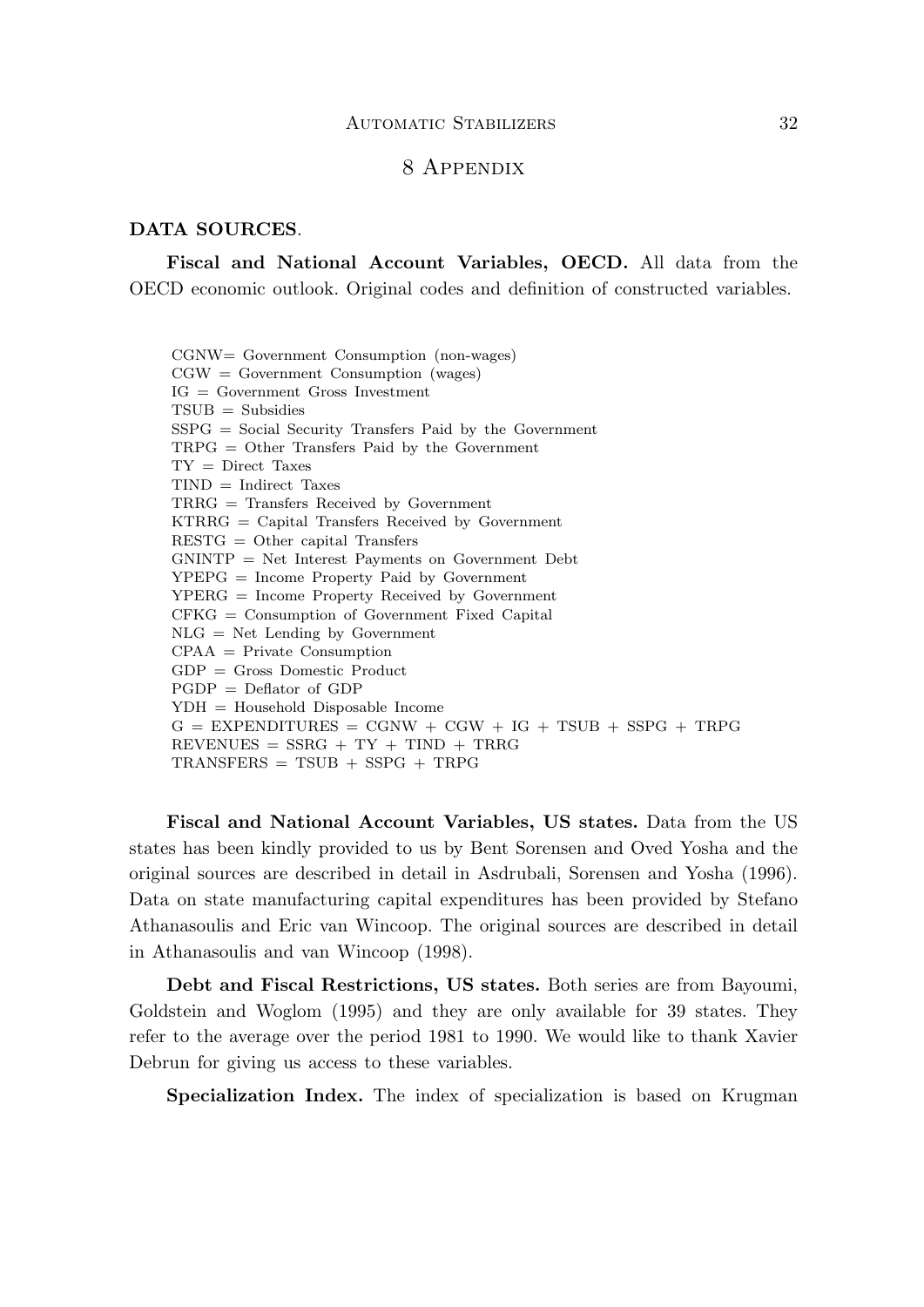(1991). Let  $s_{ij}$  the share of industry i in country j, we measures specialization as

$$
SPEC_j = \sum_{i=1}^{I} |s_{ij} - s_{iA}|
$$

Where  $s_{iA}$  represents the share of industry i in the US economy (in the case of US states) and the average share of industry i across OECD economies (in the international data). There are 10 comparable sectors in both datasets: Agriculture, forestry and fishing; Mining; Construction; Durable goods; Nondurable goods; Transportation and Communications; Electricity, gas, and sanitary; W & R trade, hotels, auto and misc. repair; FIRE and Bus. and Legal; Services Community, personal, other services and government. For the US states we use the average of the specialization index for the period 1984-1993. The data was kindly provided to us by Eric van Wincoop and it is described in detail in Clark and van Wincoop (1999).

Share of Manufacturing in GSP. Calculated as the ratio of state value added in manufacturing to GSP. Year: 1996. Source: Annual Survey of Manufacturers, 1996, Geographic Area Statistics, US Department of Commerce.

|  |  |  | Table A1. State Fiscal Variables as % of GSP |  |  |  |  |
|--|--|--|----------------------------------------------|--|--|--|--|
|--|--|--|----------------------------------------------|--|--|--|--|

|                     |  |      | Taxes FTaxes FPTaxes FTransf FGrants STaxes SPTaxes SGCons |      |      |      |      |      |
|---------------------|--|------|------------------------------------------------------------|------|------|------|------|------|
| Average $0.27$ 0.18 |  |      | 0.08                                                       | 0.08 | 0.03 | 0.09 | 0.02 | 0.12 |
| Std. Dev. 0.04      |  | 0.02 | 0.01                                                       | 0.02 | 0.01 | 0.03 | 0.01 | 0.01 |
| Sample: 1963-1990.  |  |      |                                                            |      |      |      |      |      |

[Insert Figure A1 here]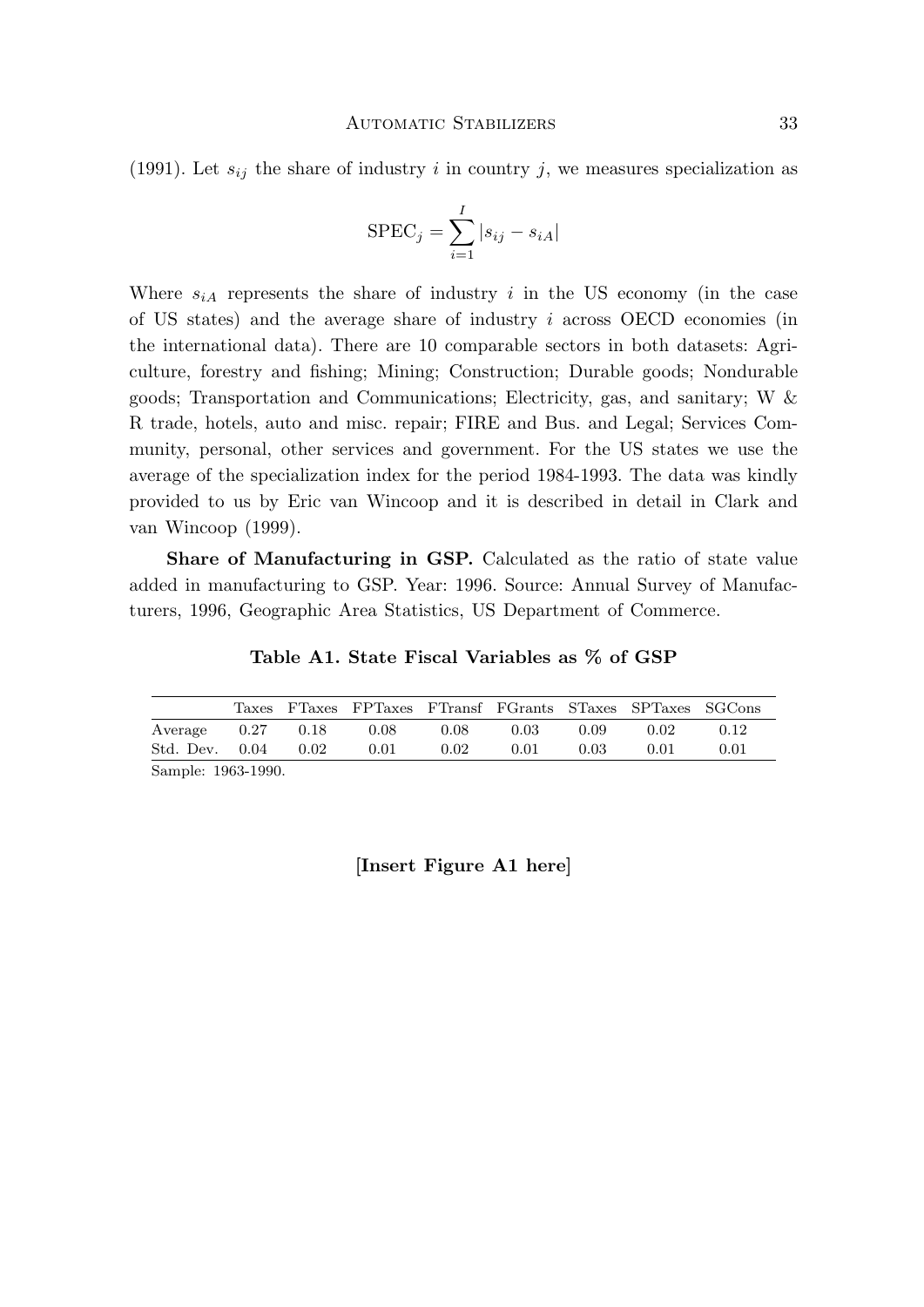# **Figure 1. Volatility and Government Size**

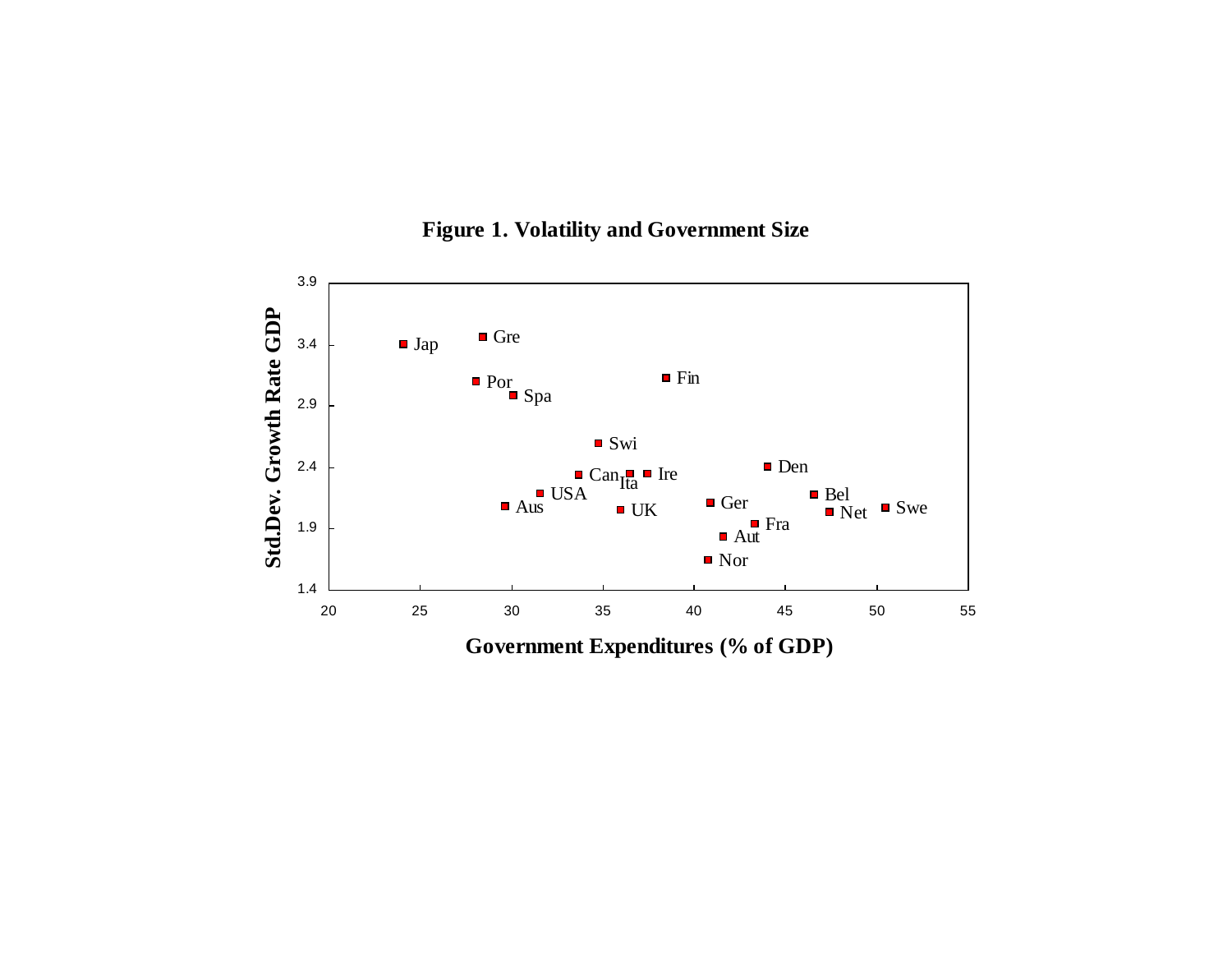# **Figure 2. Coefficient on Government Size**

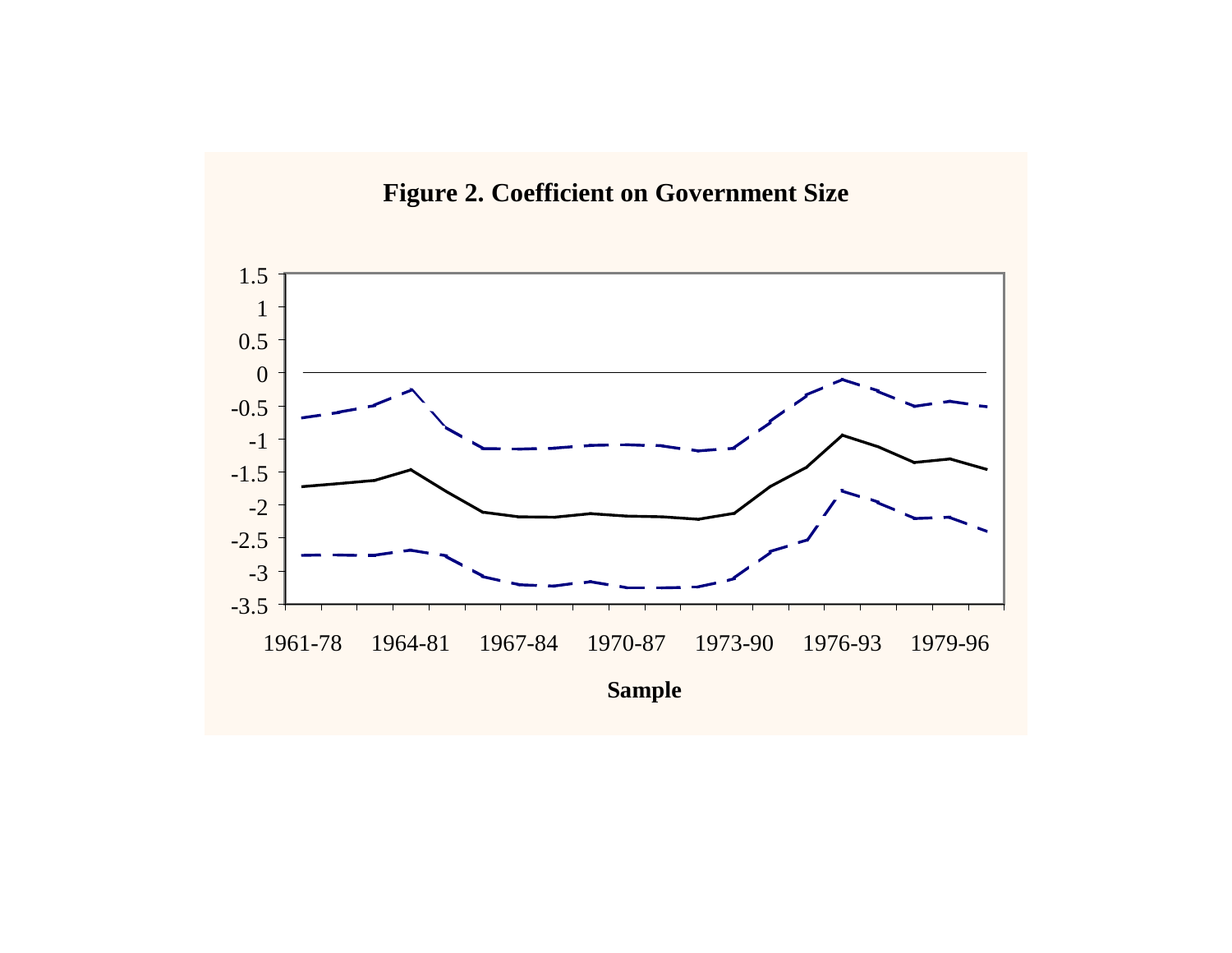

# **Figure 3. Volatility and Government Size**

**Federal and State Taxes (% of GSP)**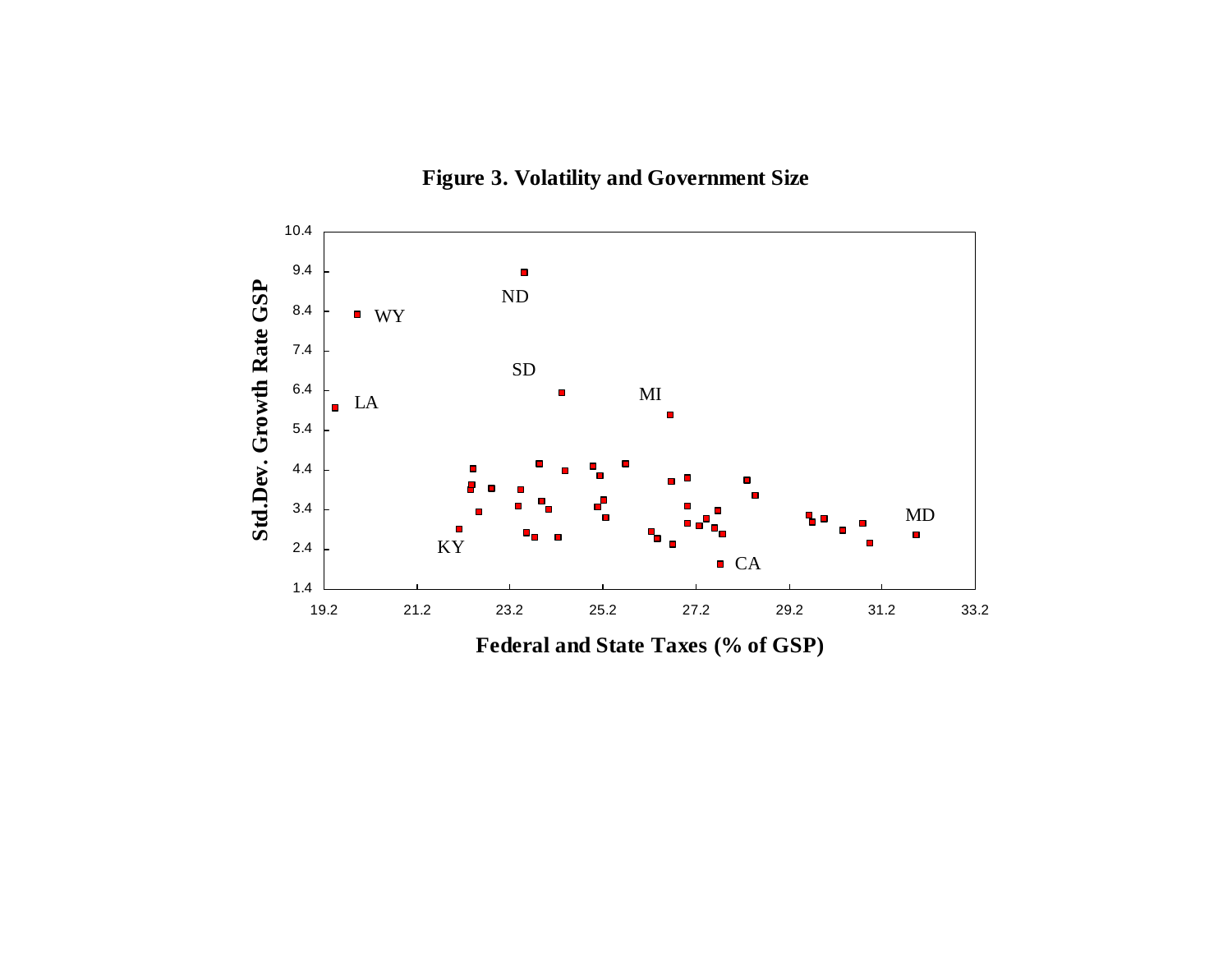

**Figure 4. Coefficient on Government Size**